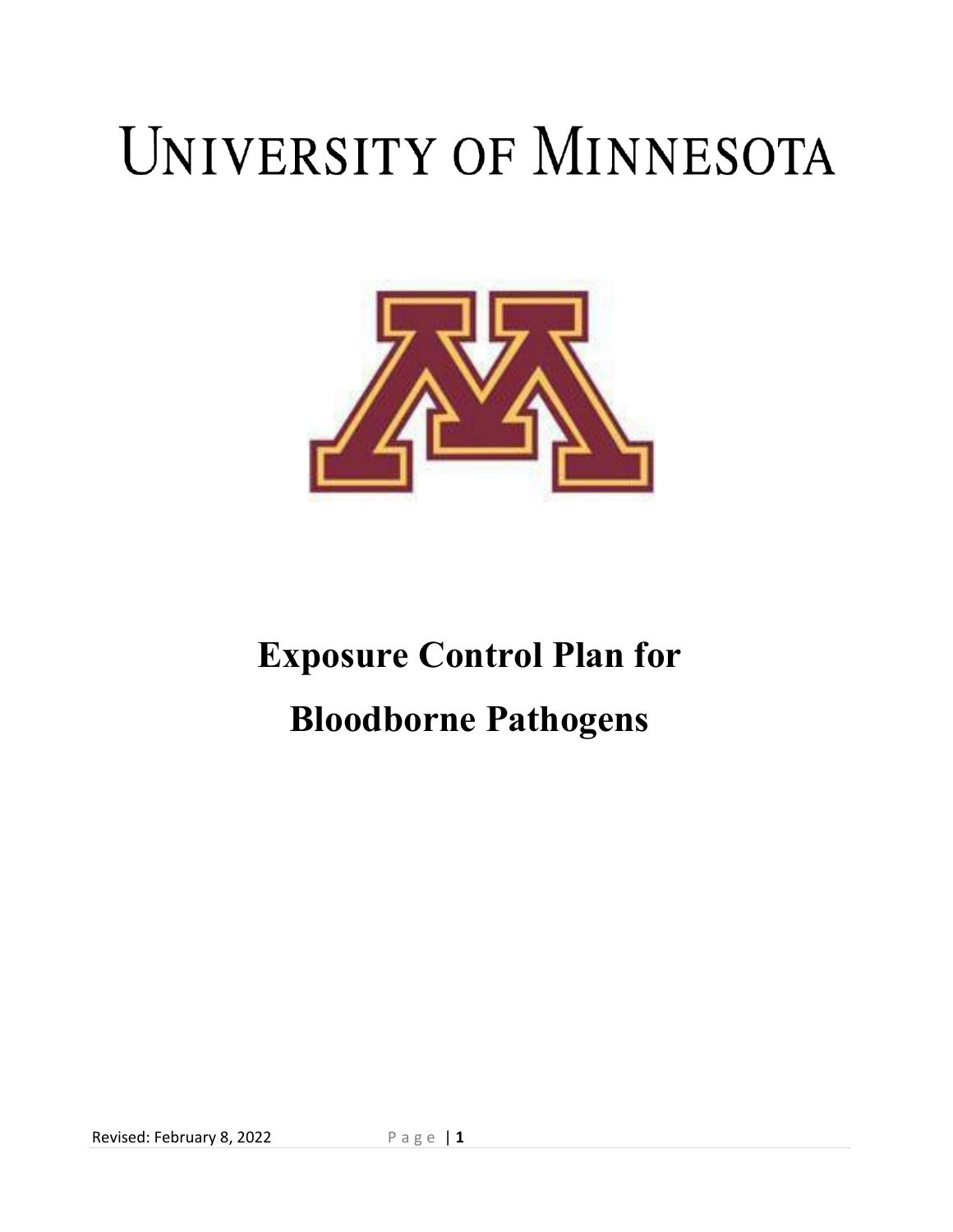# **TABLE OF CONTENTS**

<span id="page-1-0"></span>

| I.                                                                       |  |
|--------------------------------------------------------------------------|--|
| $\Pi$ .                                                                  |  |
| III.                                                                     |  |
| IV.                                                                      |  |
| D.                                                                       |  |
| V.                                                                       |  |
| VI.                                                                      |  |
| VII.                                                                     |  |
| VIII.                                                                    |  |
| HIV AND HBV RESEARCH LABORATORIES AND PRODUCTION FACILITIES 15<br>IX.    |  |
| X.                                                                       |  |
| FIRST AID, INCIDENT REPORTING, AND POST-EXPOSURE EVALUATION  18<br>XI.   |  |
| XII.                                                                     |  |
| XIII.                                                                    |  |
| XIV.                                                                     |  |
|                                                                          |  |
| EXAMPLES OF JOB CLASSIFICATIONS IN WHICH ALL EMPLOYEES HAVE OCCUPATIONAL |  |
| EXAMPLES OF JOB CLASSIFICATIONS IN WHICH SOME OF THE EMPLOYEES MAY HAVE  |  |
|                                                                          |  |
|                                                                          |  |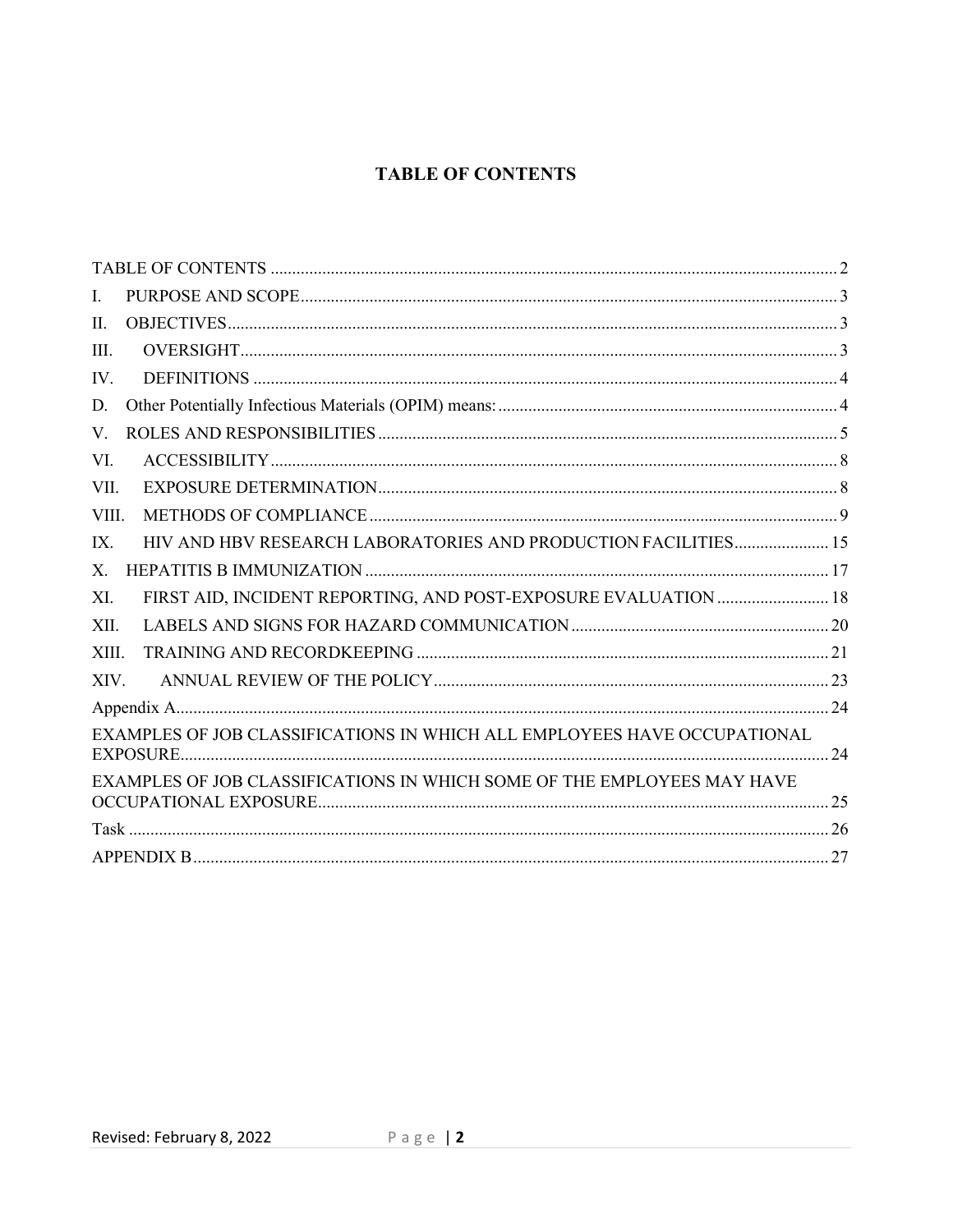#### <span id="page-2-0"></span>**I. PURPOSE AND SCOPE**

The *Occupational Safety and Health Administration* (OSHA) is responsible for the oversight and regulation of working conditions where employees may be exposed to bloodborne pathogens. OSHA ensures safe and healthful working conditions by promoting safe work practices to minimize the incidence of disease due to bloodborne pathogens. OSHA enacted the *[Bloodborne Pathogens](https://www.osha.gov/laws-regs/regulations/standardnumber/1910/1910.1030) Standard*, 29 CFR 1910.1030 (and 2001 revision to comply with the *[Needlestick Safety and Prevention Act](https://www.cdc.gov/sharpssafety/pdf/Neelestick%20Saftety%20and%20Prevention%20Act.pdf)*), to reduce/eliminate occupational exposure to hepatitis B virus, hepatitis C virus, human immunodeficiency virus (HIV), and other bloodborne pathogens that employees may encounter at work.

The University of Minnesota's *Exposure Control Plan for Bloodborne Pathogens* covers all employees who have, or may have, occupational exposure to human blood and/or Other Potentially Infectious Materials (OPIM) as defined by the *Bloodborne Pathogens Standard*.

The University of Minnesota's *Exposure Control Plan for Bloodborne Pathogens* is based on the following principles:

- Risk of exposure to bloodborne pathogens present in human blood or OPIM should never be underestimated.
- It is prudent to minimize exposure to all bloodborne pathogens present in human blood or OPIM.
- To promote safe working conditions where human blood, bloodborne pathogens or OPIM. may be present, engineering controls and safe work practices must be instituted.

#### <span id="page-2-1"></span>**II. OBJECTIVES**

The objectives of this plan are to:

- A. Provide training information and guidance to prevent or minimize occupational exposure to bloodborne pathogens.
- B. Ensure compliance with the OSHA *[Bloodborne Pathogens](https://www.osha.gov/laws-regs/regulations/standardnumber/1910/1910.1030) Standard* where applicable

#### <span id="page-2-2"></span>**III. OVERSIGHT**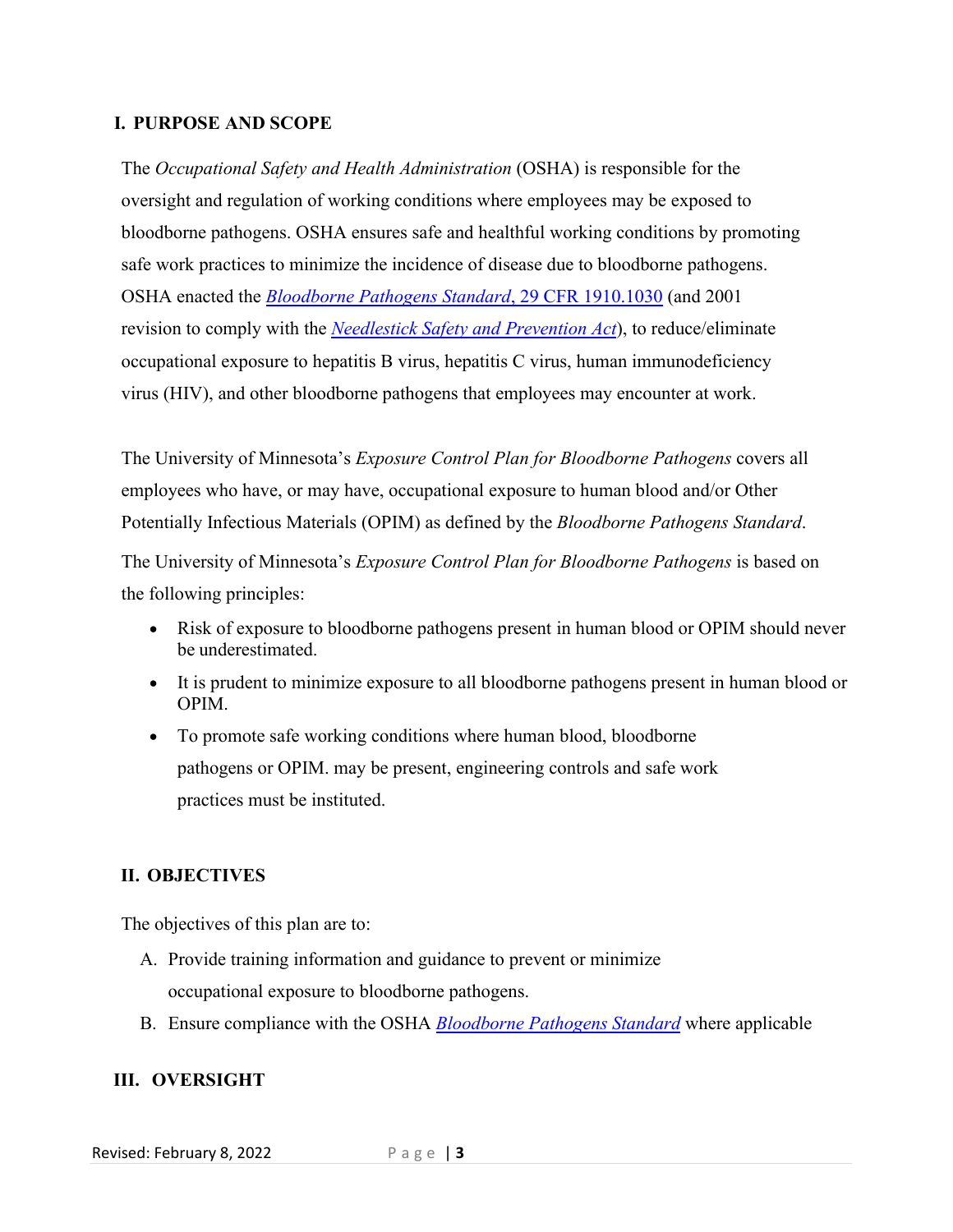Information in this plan follows regulations and guidelines as outlined by:

- A. Occupational Safety and Health Administration (OSHA) *[Bloodborne Pathogens](https://www.osha.gov/laws-regs/regulations/standardnumber/1910/1910.1030) Standard* 29 CFR 1910.1030
- B. Occupational Safety and Health Administration (OSHA) *Bloodborne Pathogens Standard*  29 CFR 1910.1030 regarding the *H.R.5178 - [Needlestick Safety and Prevention Act.](https://www.congress.gov/bill/106th-congress/house-bill/5178/text/pl)*

## <span id="page-3-0"></span>**IV. DEFINITIONS**

#### **As defined in the** *[Bloodborne Pathogens](https://www.osha.gov/laws-regs/regulations/standardnumber/1910/1910.1030) Standard* **29 CFR 1910.1030**

- A. **Bloodborne Pathogens** mean pathogenic microorganisms that are present in human blood and can cause disease in humans. These pathogens include, but are not limited to, hepatitis B virus (HBV), hepatitis C virus (HCV), and human immunodeficiency virus (HIV).
- B. **Blood** means human blood, human blood components, and products made from human blood.
- C. **Occupational Exposure** means reasonably anticipated skin, eye, mucous membrane or parenteral contact with blood or other potentially infectious materials that may result from the performance of an employee's duties.

#### <span id="page-3-1"></span>D. **Other Potentially Infectious Materials (OPIM) means:**

- 1. The following human body fluids: semen, vaginal secretions, cerebrospinal fluid, synovial fluid, pleural fluid, pericardial fluid, peritoneal fluid, amniotic fluid, saliva in dental procedures, body fluids that are visibly contaminated with blood, and all body fluids in situations where it is difficult or impossible to differentiate between body fluids. *Note: Bodily fluids that visibly do not contain blood, including vomit, urine and feces do not fall under the definition of OPIM but must still be handled with [standard precautions.](https://www.osha.gov/bloodborne-pathogens/worker-protections)*
- 2. Any unfixed tissue or organ (other than intact skin) from a human (living or dead).
- 3. HIV-containing cell or tissue cultures, organ cultures, and HIV- or HBV-containing culture medium or other solutions; blood, organs, or other tissues from experimental animals infected with HIV or HB.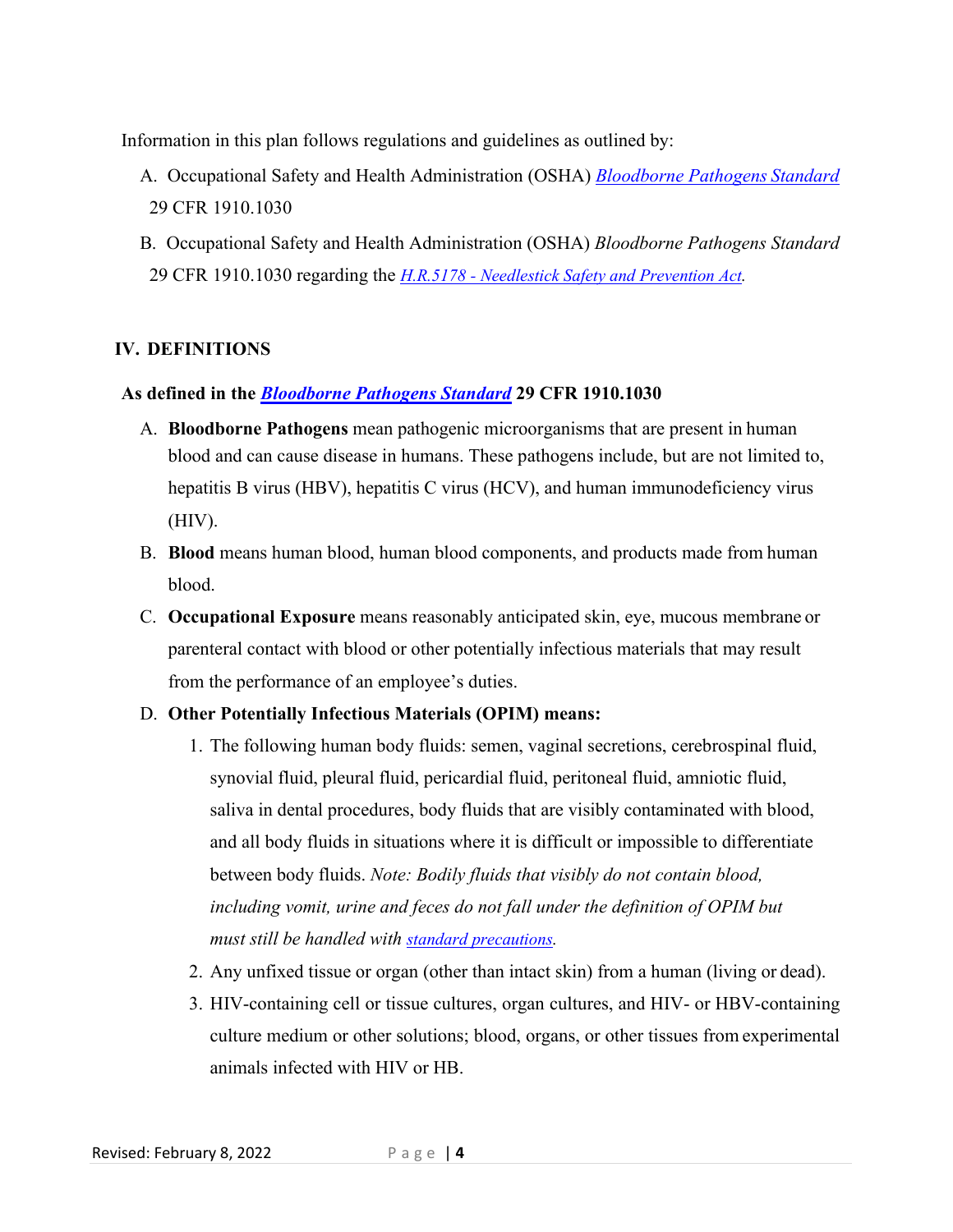- E. **Parenteral** means piercing mucous membranes or the skin barrier through such events as needle sticks, human bites, cuts, and abrasions.
- F. **Regulated Waste** means liquid or semi-liquid blood or other potentially infectious materials; contaminated items that would release blood or other potentially infectious materials in a liquid or semi-liquid state if compressed; items that are caked with dried blood or other potentially infectious materials and are capable of releasing these materials during handling; contaminated sharps; and pathological and microbiological wastes containing blood or other potentially infectious materials.

#### <span id="page-4-0"></span>**V. ROLES AND RESPONSIBILITIES**

The following roles and responsibilities for implementation of the *Exposure Control Plan for Bloodborne Pathogens* will be updated as needed to reflect any change(s) in the assignment of these responsibilities.

#### A. **Deans, Directors, and Department Heads**

- 1. Have overall responsibility for their entire organization regarding implementation of and compliance with the *Exposure Control Plan for Bloodborne Pathogens.*
- 2. Work with principal investigators, supervisors, and staff to develop and administer any additional policies and procedures needed to support the implementation of this plan.
- 3. Revise and update procedures for all areas of responsibility at least annually.
- 4. Identify job classifications in which employees have a potential for occupational exposure to human blood, bloodborne pathogens and OPIM.
- 5. Identify the tasks and procedures in which potential occupational exposure may occur.
- 6. Ensure that a program is in place to:
	- a. Provide annual training on bloodborne pathogens and OPIM.
	- b. Maintain training records.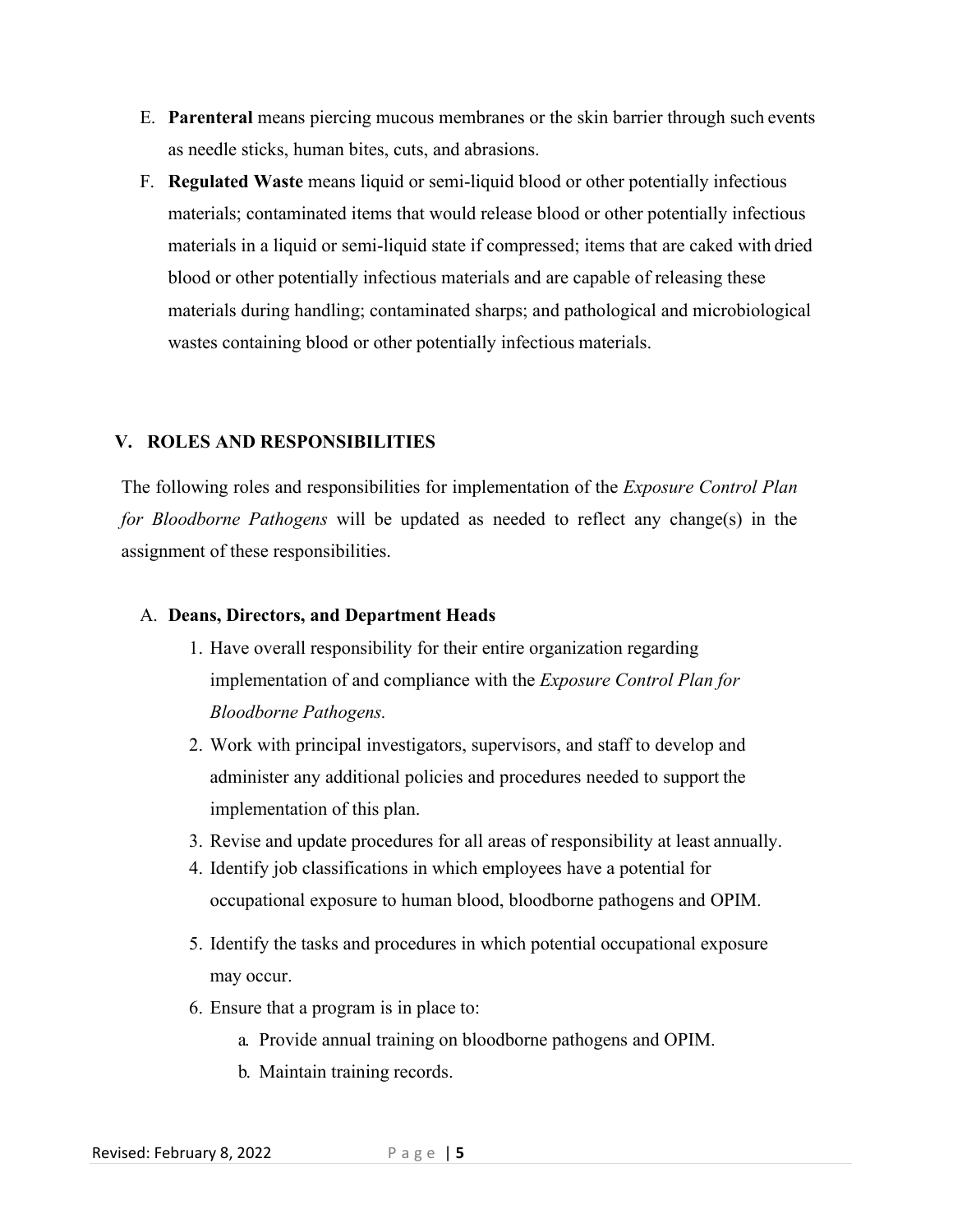- c. Report sharps injuries.
- d. Offer hepatitis B vaccination/declination forms.
- e. Ensure that covered employees comply with requirements outlined in this plan for training, safe practices, injury reporting, and follow-up.

#### B. **Principal Investigators**

- 1. Ensure compliance with the University of Minnesota *Exposure Control Plan for Bloodborne pathogens* within their research area.
- 2. Ensure compliance with Institutional Biosafety Committee's training requirements (see section V) when applicable
- 3. Identify personnel with a potential for occupational exposure human blood, bloodborne pathogens and OPIM.
- 4. Work with lab supervisor(s) and employees to develop and administer any additional policies and procedures needed to support the effective implementation of this plan.
- 5. Develop, and at least annually review and/or revise and update [standard](https://bohd.umn.edu/writing-standard-operating-procedure-sop)  [operating procedures \(SOPs\)](https://bohd.umn.edu/writing-standard-operating-procedure-sop) for all areas of responsibility. Work with lab supervisor(s) and employees to develop standard operating procedures that reflect:
	- a. Appropriate biosafety level practices outlined in CDC-NIH's *[Biosafety](http://www.cdc.gov/biosafety/publications/bmbl5/index.htm) i[n](http://www.cdc.gov/biosafety/publications/bmbl5/index.htm) [Microbiological and Biomedical](http://www.cdc.gov/biosafety/publications/bmbl5/index.htm) Laboratories*.
	- b. The biosafety level approved by the Institutional Biosafety Committee (IBC) where applicable.

# C. **Work Unit Supervisors** (in lab/research settings, this would be the Principal Investigator if there is no other lab supervisor)

- 1. Ensure compliance with the University of Minnesota *Exposure Control Plan for Bloodborne Pathogens* in their work areas by working directly with the employees to promote and ensure that proper exposure control procedures are followed.
- 2. Inform all employees of potential hazards in the workplace.
- 3. Investigate and [report exposure incidents](https://it.umn.edu/services-technologies/first-report-injury-efroi) and take the necessary action to prevent similar incidents from occurring.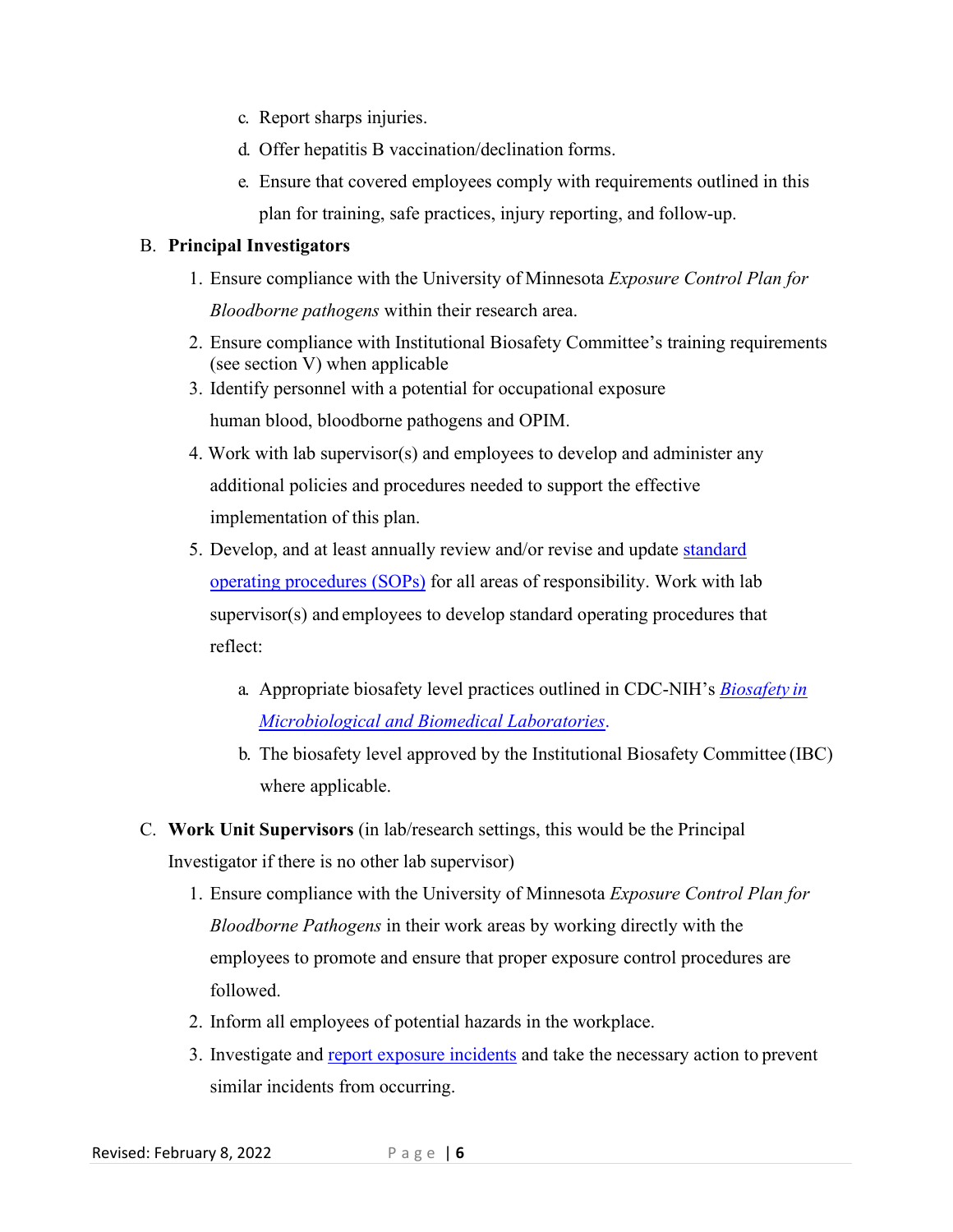- 4. Provide Job-Specific Training at time of initial work assignment and at least annually thereafter. Training content shall comply with the *[Bloodborne](https://www.osha.gov/laws-regs/regulations/standardnumber/1910/1910.1030)  [Pathogens Standard](https://www.osha.gov/laws-regs/regulations/standardnumber/1910/1910.1030)* 29 CFR 1910.1030 (g) (2) (vii) and any other OSHA regulations applicable to the employee's duties.
- 5. Regularly review the availability of products engineered to reduce sharps exposure in order to determine if there is an acceptable replacement for lab procedures.
- 6. Keep employees' Job-Specific Training records for a minimum of 5 years.

## D. **Employees**

- 1. Responsible for day-to-day compliance with the *Exposure Control Plan for Bloodborne Pathogens* as part of their work procedures.
- 2. All workers having exposure or potential exposure to human blood, bloodborne pathogens and/or OPIM are required to:
	- a. Understand potential exposure from work tasks and route of exposure.
	- b. Conduct all tasks in accordance with established rules and SOPs.
	- c. Successfully complete all required initial and annual bloodborne pathogen training through:
		- Completion of the online [module](https://bohd.umn.edu/bloodborne-pathogens-training-courses) with in-person Job-Specific **Training**

OR.

- In person Bloodborne Pathogens presentation with in-person Job-Specific Training
- d. Practice good personal hygiene habits.

# E. **University Health and Safety (UHS)):**

- 1. Update the *Exposure Control Plan for Bloodborne Pathogens* at least annually.
- 2. Conduct periodic inspections of all work areas where the program applies including Biosafety Level 1, 2 and 3 (BSL1-3) research labs to ensure that engineering controls are in place, safety procedures are being followed and required training has been completed.
- 3. Develop suitable education/training programs and materials.
- 4. Provide web-based or in-person training (see Section XIII).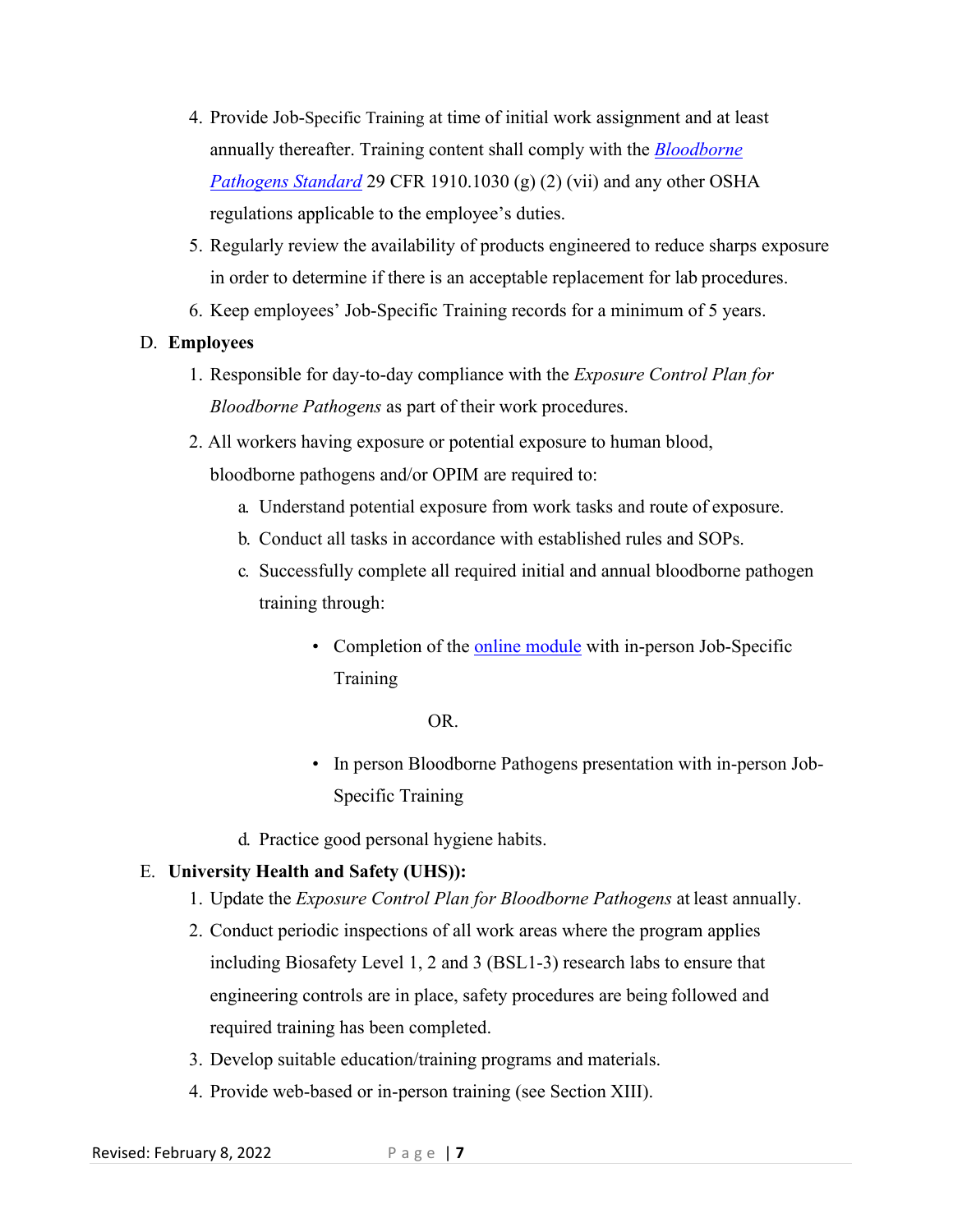- 5. Maintain web-based biosafety content and a list of biosafety references.
- 6. Maintain a sharps log.
- 7. Conduct annual reviews of the program in compliance with Section XIV.
- 8. Conduct incident investigations and recommend corrective actions to be taken to prevent similar incidents from occurring when merited.

#### F. **Institutional Biosafety Committee (IBC)**

- 1. Reviews research and teaching protocols when direct handling or manipulation of bloodborne pathogens such as hepatitis B virus (HBV), hepatitis C virus (HCV), and human immunodeficiency virus (HIV) etc., is anticipated. IBC oversight and review includes:
	- a. Appropriate biosafety level
	- b. Exposure control methods
	- c. Waste disposal and spill clean-up methods
	- d. Completion of IBC required [training](https://research.umn.edu/units/obao/training-education/ibc-training-educational-resources) for the work being done. Although not required by OSHA, the IBC requires personnel on IBC applications to complete Bloodborne Pathogens training every year if they are working with zoonotic infectious agents or blood/fluids/cells (of non-human primate origin)

*Note: In addition to bloodborne pathogens, the [IBC](https://research.umn.edu/units/obao/institutional-biosafety-committee/ibc-overview) reviews research or teaching activities involving recombinant or synthetic nucleic acid molecules, potentially hazardous infectious agents, and potentially hazardous biologically-derived toxins.*

#### <span id="page-7-0"></span>**VI.ACCESSIBILITY**

A copy of this *Exposure Control Plan for Bloodborne Pathogens* is accessible to all employees on the [Biosafety and Occupational Health website.](https://bohd.umn.edu/bloodborne-pathogen-exposure-program)

Employees, their health care providers, and other concerned parties may also access the OSHA *[Bloodborne Pathogen Standard](https://www.osha.gov/laws-regs/regulations/standardnumber/1910/1910.1030)*.

#### <span id="page-7-1"></span>**VII. EXPOSURE DETERMINATION**

Directors, department heads, work unit supervisors and principal investigators identify those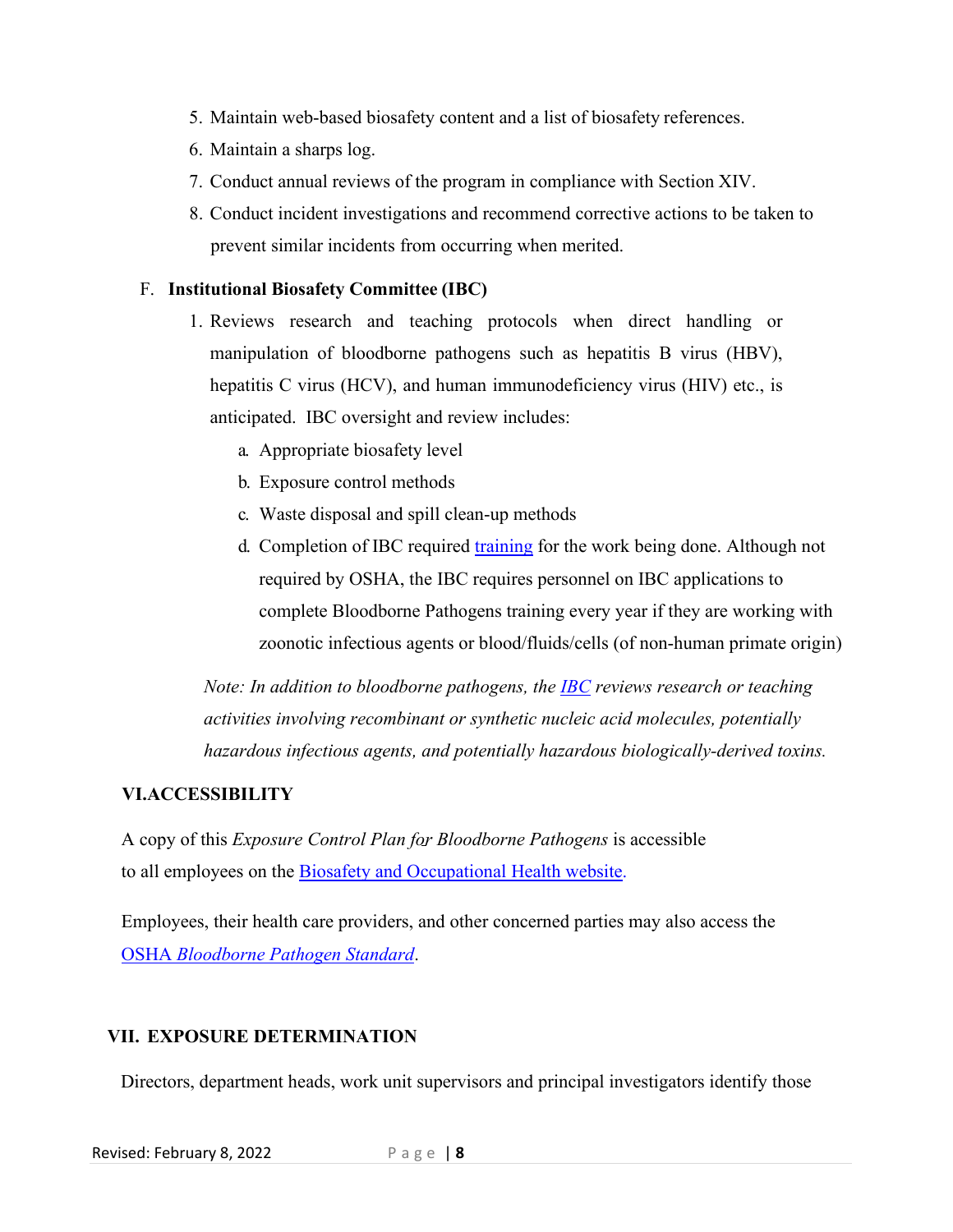employees and job classifications that have occupational exposure to bloodborne pathogens, human blood and OPIM. For each new work assignment, the principal investigator or work unit supervisor will make an individual employee exposure determination. Exposure determination must be made without regard to the use of personal protective clothing and equipment.

When conducting an employee exposure determination, it is important that a distinction is made between job classifications in which all employees have the potential for occupational exposures given their job duties or job classifications in which only some employees may have potential for occupational exposures depending on the tasks they perform. For classifications where only some of the employees have potential for occupational exposures, the tasks that put them at risk of occupational exposures must be identified. Please see Appendix A on page 25 for examples of these job classifications and tasks.

#### <span id="page-8-0"></span>**VIII. METHODS OF COMPLIANCE**

The following five methods of compliance will be implemented:

#### A. **Universal Precautions**

- 1. [Universal Precautions](https://www.osha.gov/bloodborne-pathogens/worker-protections) is an approach to infection control in which all human blood and OPIM are treated as if they are known to be infectious.
- 2. Principal investigators and supervisors are responsible for overseeing that [Universal Precautions](https://www.osha.gov/bloodborne-pathogens/worker-protections) are appropriately implemented and carried out by employees in their work area.

#### B. **Engineering Controls and Other Safety Equipment**

1. **Engineering Controls** means controls (e.g., sharps disposal containers, self- sheathing needles, safer medical devices such as sharps with engineered injury protections, and needleless systems) that isolate or remove the bloodborne pathogens and OPIM from the workplace. Engineering Controls:

a. Shall be examined and maintained or replaced on a regular schedule to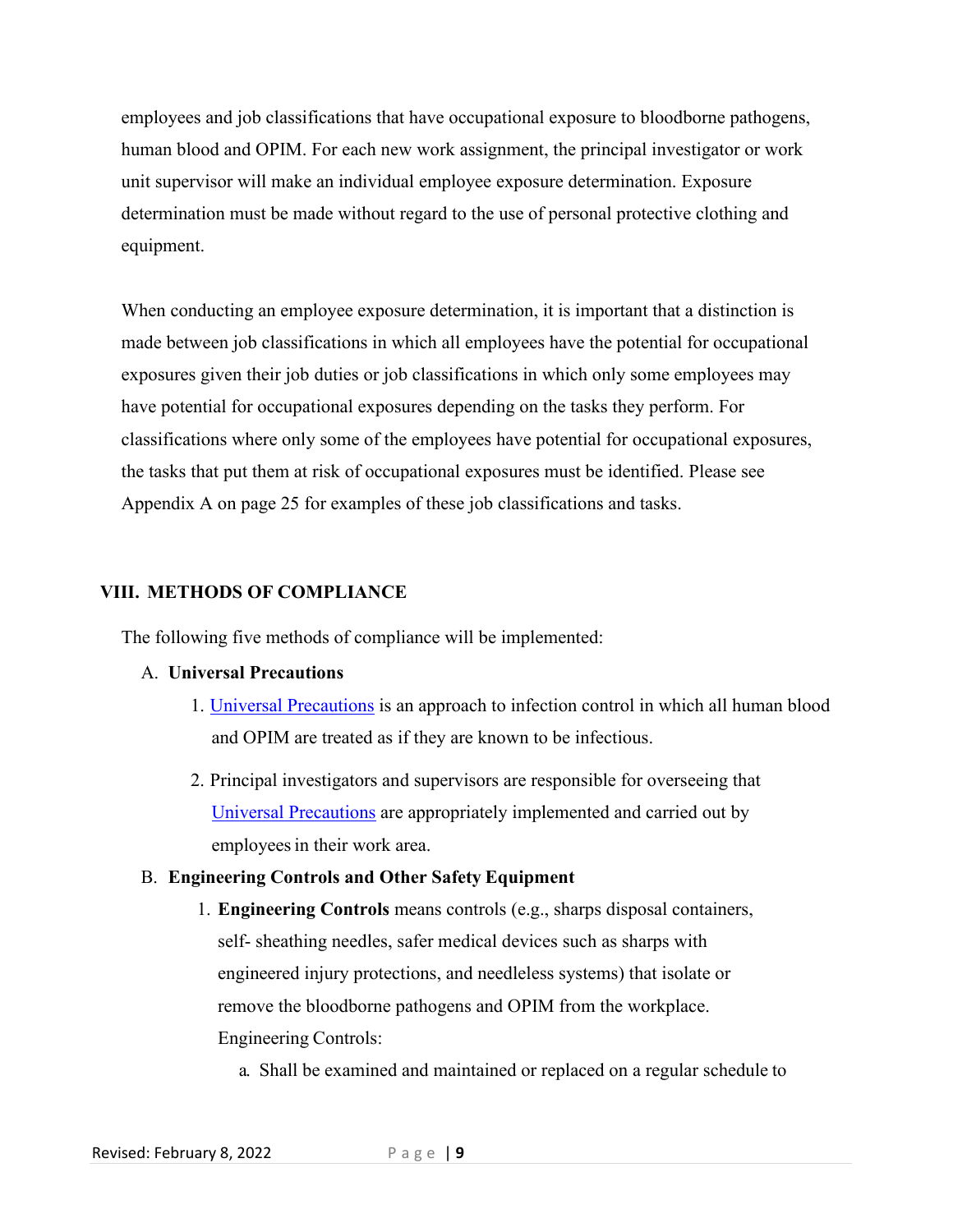ensure their effectiveness.

- b. Are used whenever possible to eliminate or minimize employee exposure to human blood, bloodborne pathogens and OPIM.
- c. Are reviewed annually for the availability of safer medical devices; the review is documented, and input is provided by non-administrative staff.
- 2. Containers for contaminated sharps have the following characteristics:
	- a. Puncture-resistant
	- b. Color-coded or labeled with a biohazard warning label
	- c. Leak-proof on the sides and bottom
	- d. Closable
- 3. Hand washing sink and eyewash facilities are readily accessible.
- 4. The following additional containment equipment is used as needed for specific procedures:
	- a. Biological safety cabinets
	- b. Centrifuge secondary containment such as safety buckets, sealed rotors with O-ring, etc.
	- c. Other ventilated enclosures, as needed

#### C. **Work Practice Controls**

It is the responsibility of work unit supervisors, in conjunction with directors,

department heads, and principal investigators, to oversee the implementation of work practice controls.

- 1. Hygiene procedures include:
	- a. [Wash hands](https://www.cdc.gov/handwashing/when-how-handwashing.html) immediately, or as soon as feasible, after removal of gloves or other personal protective equipment.
	- b. Wash hands, and any other skin, with soap and water immediately, or as soon as feasible, following contact with blood, bloodborne pathogens or OPIM.
	- c. When it is not feasible to provide a sink, such as for fieldwork, antiseptic hand cleansers may be used, but hands shall be washed with soap and running water as soon as feasible.
- 2. Sharps procedures: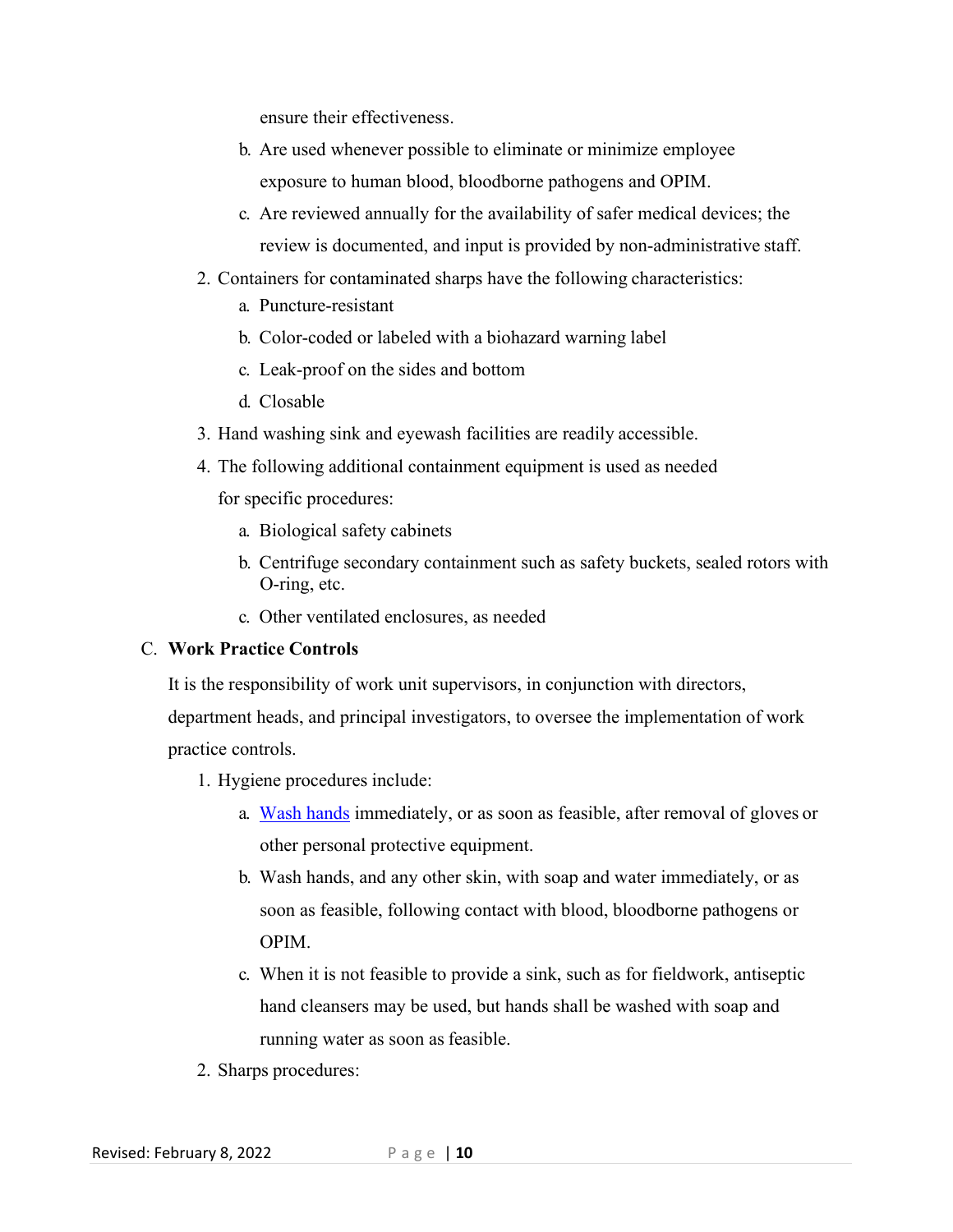- a. Contaminated needles and other contaminated sharps are not bent, recapped, or removed unless it can be demonstrated that there is no feasible alternative. Necessary recapping is done through mechanical means or with a one-handed technique as discussed on the [Sharps Fact Sheet.](https://dehs.umn.edu/sites/dehs.umn.edu/files/fs_sharps_and_glassware_dec_19_ts_lrs.pdf)
- b. During use, sharps containers must be easily accessible and kept upright.
- c. Contaminated sharps are placed in appropriate sharps containers immediately, or as soon as possible after use.
- d. Sharps containers must be replaced when ¾ full and closed prior to removal
- e. A sharps injury log must be maintained. The log must protect the confidentiality of the injured employee and include:
	- The type and brand of device involved in the incident.
	- The department or work area where the exposure incident occurred.
	- An explanation of how the incident occurred.
- 3. Eating, drinking, smoking, applying cosmetics or lip balm, and handling contact lenses is prohibited in work areas where there is potential for exposure to blood, bloodborne pathogens and OPIM. Food and drink are not kept in refrigerators, freezers, on countertops or in other storage areas where blood, bloodborne pathogens or OPIM are present.
- 4. Mouth pipetting of blood, bloodborne pathogens and OPIM, is prohibited.
- 5. All procedures involving blood, bloodborne pathogens and OPIM are performed in such a manner as to minimize splashing, spraying, spattering, or other actions generating droplets.
- 6. Blood, bloodborne pathogens and OPIM shall be placed in a container which prevents leakage during collection, handling, processing, storage, or transport.
- 7. The above containers are appropriately labeled and closed for handling and storing specimens of blood, bloodborne pathogens and OPIM. If outside contamination of a primary specimen container occurs, that container is placed within a second leak-proof container appropriately labeled for handling and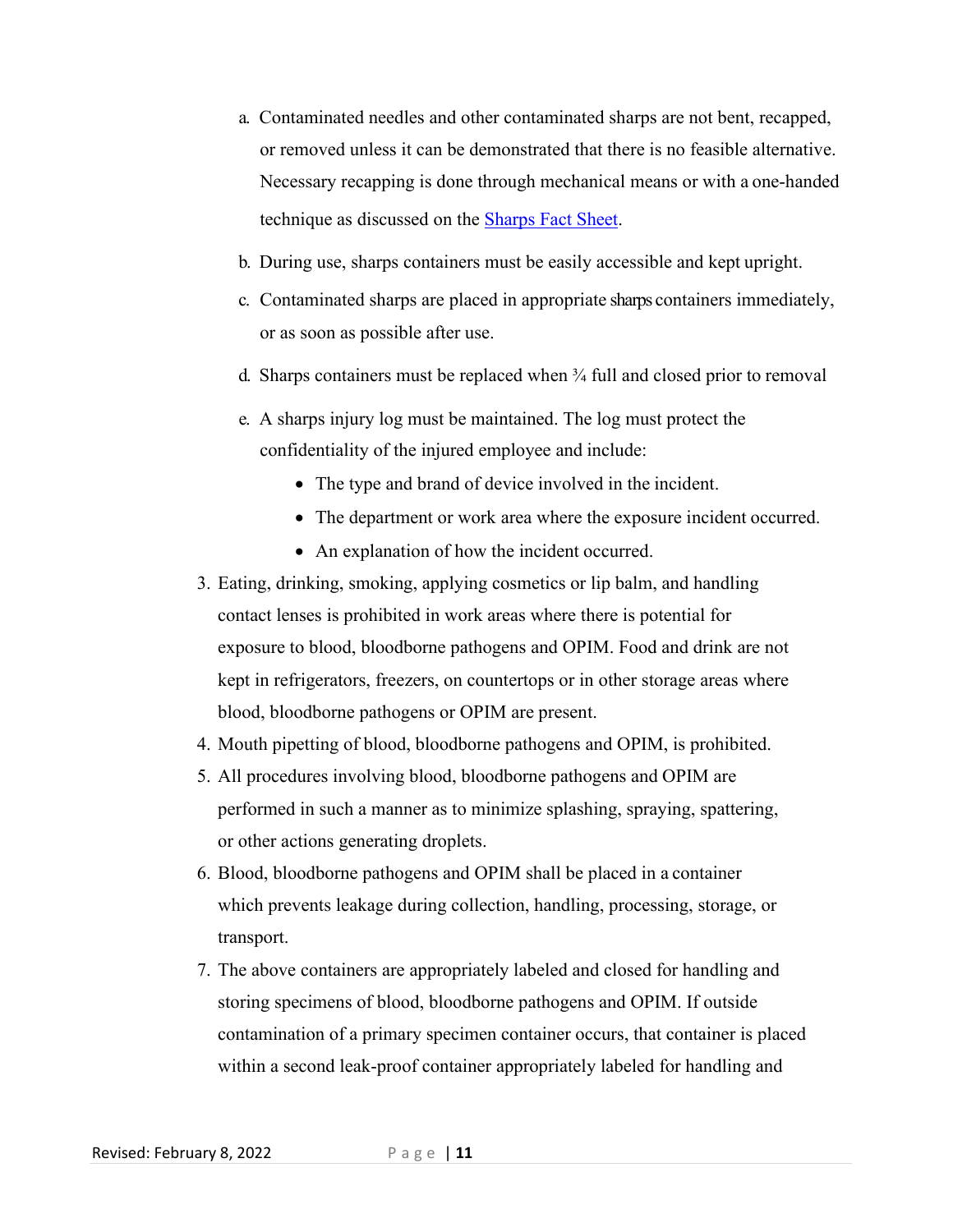storage. If the primary specimen container is not puncture -resistant, the secondary container must be puncture- resistant.

- 8. Transport of blood, bloodborne pathogens and OPIM within the University will be in primary and secondary containers. Containers must be:
	- Leak-proof and closable.
	- Labelled with appropriate biohazard label.
	- Puncture-resistant, when necessary.
- 9. Under NO circumstances may public transportation (e.g., UMN buses or shuttles, Twin Cities buses, private taxis, Light Rail Transportation (LRT), etc.) be used for transport of biohazardous materials.
- 10. Shipping of blood, bloodborne pathogen or OPIM outside the University shall only be done by individuals trained by [University Health and Safety.](https://dehs.umn.edu/hazardous-materials-shipping) Training is required every two years.
- 11. Equipment that becomes contaminated will be decontaminated prior to servicing or shipping. If decontamination is not feasible, an appropriate biohazard warning label will be attached to identify the type of contamination and the contaminated areas. Before equipment is handled, serviced, or shipped, contamination information will be conveyed to all affected employees, the intended equipment receiver, and any equipment service representative. Equipment that is slated for disposal or recycling must be appropriately labeled with a form available [here.](https://dehs.umn.edu/sites/dehs.umn.edu/files/reuse_program_pickup_form_june-2016.pdf)

#### D.**Personal Protective Equipment**

- 1. The lab manager or work unit supervisor is responsible for ensuring that appropriate personal protective equipment in the appropriate sizes is readily accessible at the worksite or is issued to employees. Hypoallergenic gloves, glove liners, powderless gloves, or similar alternatives shall be readily accessible to those employees who are allergic to the gloves normally provided. Personal protective equipment is provided at no cost to the employee This equipment may include, but is not limited to:
	- a. Gloves (preferably non-latex, e.g., nitrile)
	- b. Disposable gowns and lab coats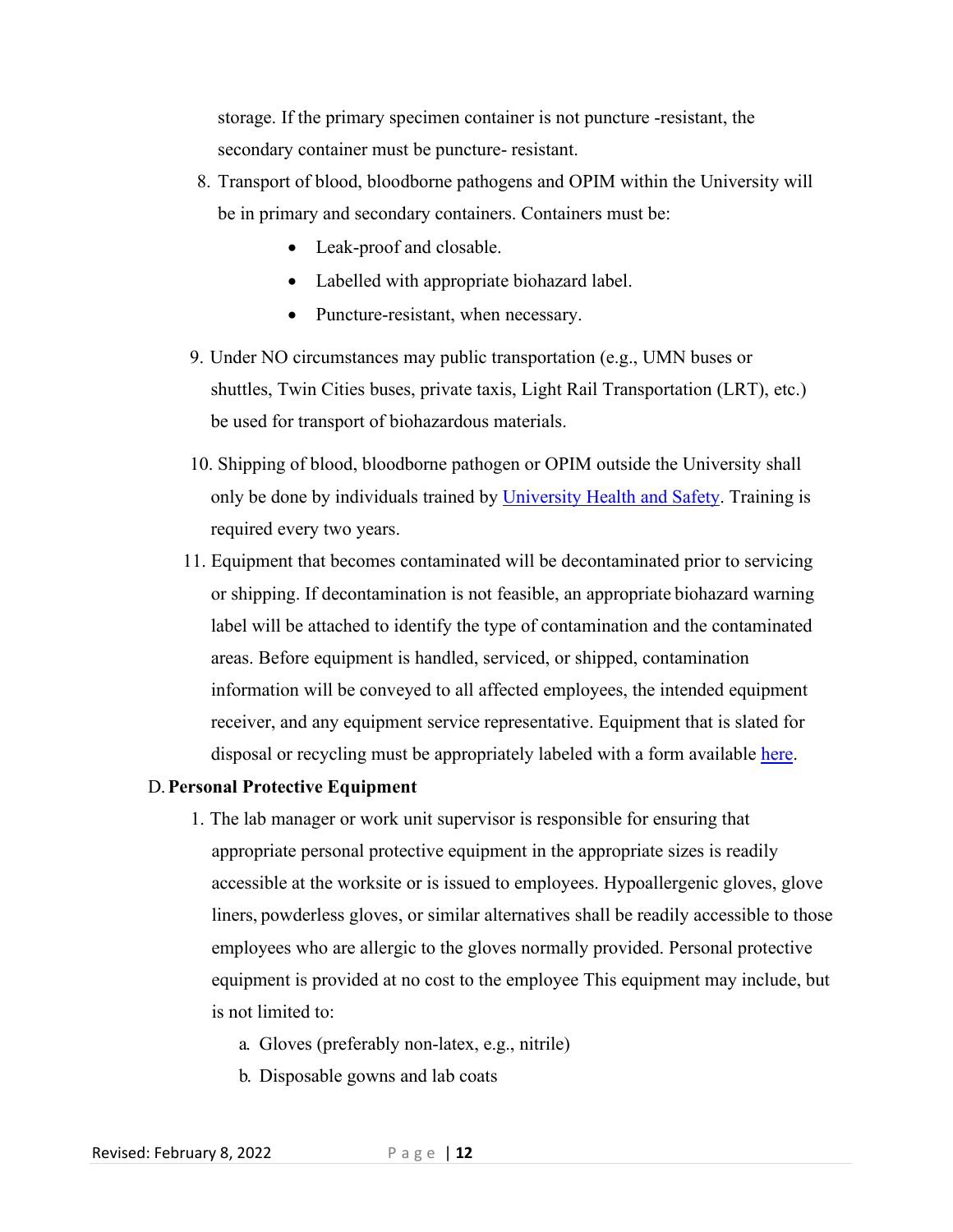- c. Face shields/masks
- d. Safety glasses/goggles
- e. Mouthpieces/resuscitation bags/pocket masks or other ventilation devices
- f. Hoods and shoe covers
- 2. Employees are trained regarding the use of the appropriate personal protective equipment for the tasks/procedures they perform. If necessary, additional training is provided when an employee takes a new position or is assigned new tasks/procedures. To determine whether additional training is needed, the employee's previous job classification and functions are compared to their new job classification or functions. Any needed training is provided by the employee's department and/or supervisor.
- 3. Personal protective equipment must be free from contamination and in good condition to protect employees from potential exposures. To ensure personal protective equipment is in good working order, the following practices must be utilized:
	- a. All personal protective equipment is inspected periodically and repaired or replaced as needed to maintain effectiveness.
	- b. Reusable personal protective equipment is cleaned, laundered, and/or decontaminated as needed.
	- c. The employer is responsible for providing lab coats and a lab coat laundering service. The University has [laundry service](http://uwidecontracts.umn.edu/)  [contractors](http://uwidecontracts.umn.edu/) for individual labs to use if laundry service is not provided. Disposable lab coats are also acceptable.
	- d. Single-use personal protective equipment (or equipment that cannot be decontaminated) is disposed of as outlined in the University'[s](https://bohd.umn.edu/sites/bohd.umn.edu/files/biohaz_and_path_waste_mgmt_plan_2020_final.docx) *[Biohazardous and Pathological Waste Management Plan](https://bohd.umn.edu/sites/bohd.umn.edu/files/biohaz_and_path_waste_mgmt_plan_2020_final.docx)*.
- 4. To ensure that personal protective equipment is used as effectively as possible, employees will adhere to the following practices:
	- a. Any garments penetrated by blood, bloodborne pathogens or OPIM will be removed immediately, or as soon as feasible.
	- b. All personal protective equipment will be removed prior to leaving the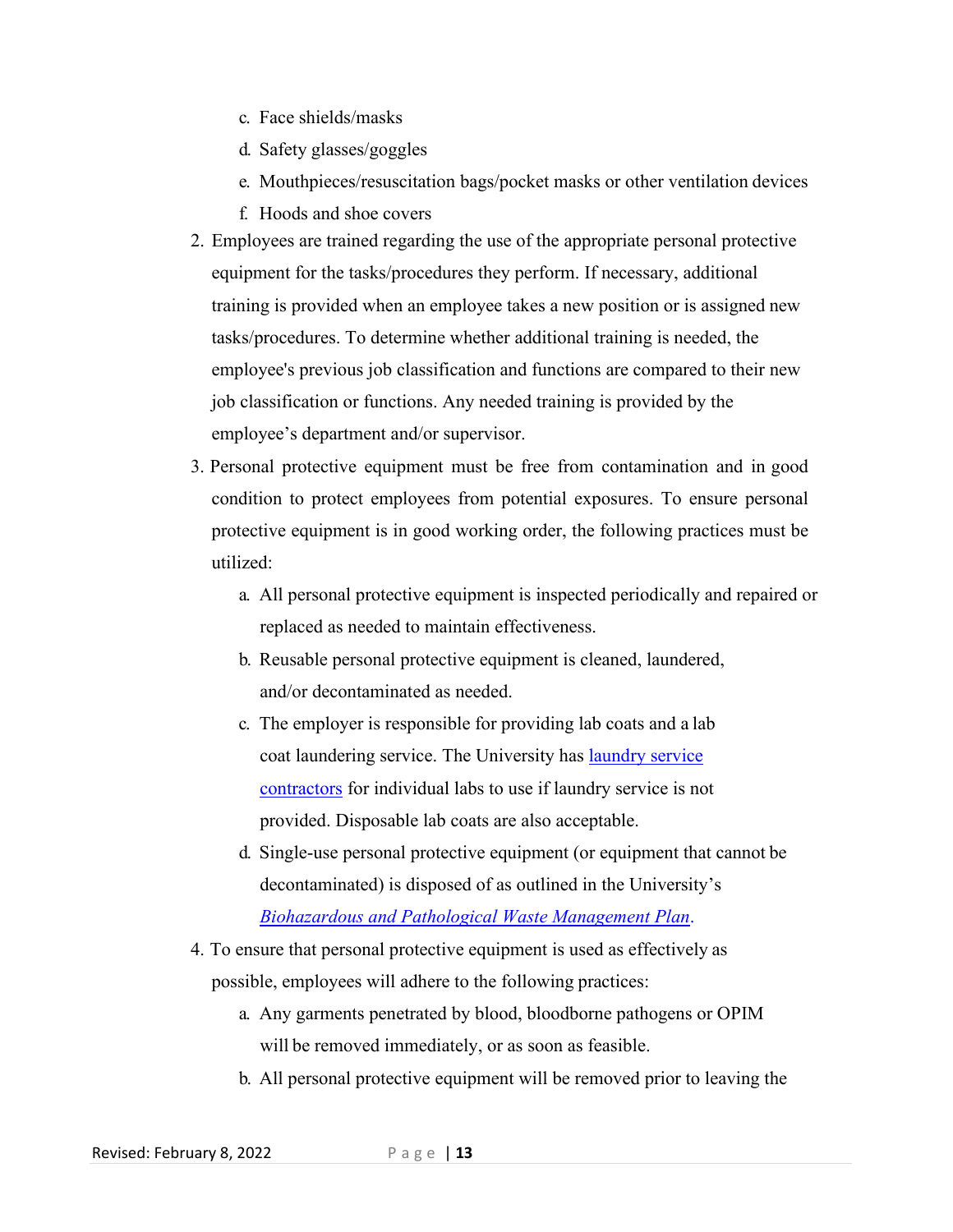work area. It shall be placed in the appropriate designated area or container for storage, washing, decontamination or disposal.

- c. Gloves will be worn:
	- Whenever employees anticipate hand contact with blood, bloodborne pathogens or OPIM.
	- When performing vascular access procedures.
	- When handling or touching potentially contaminated items or surfaces.
- d. Disposable gloves are replaced as soon as practical after contamination, or if torn, punctured, or compromised in their ability to function as an "exposure barrier." Disposable (single use) gloves are not washed or decontaminated for re-use.
- e. Utility gloves may be decontaminated for reuse unless they are cracked, peeling, torn, or exhibit other signs of deterioration, at which time they must be disposed of.
- f. N95 respirators or equivalent, in combination with eye protection such as goggles or glasses with solid side shields, or chin-length face shields, are used whenever splashes, sprays, or droplet generation of blood, bloodborne pathogens or OPIM can be reasonably anticipated.
- g. Protective clothing is worn whenever potential exposure to the body is anticipated. Type and characteristics of protective clothing will depend on the task and the degree of exposure that is anticipated.
- h. Surgical caps/hoods and/or shoe covers/boots are used in any instances where "gross contamination" is anticipated.

#### E. **Housekeeping and Waste Disposal**

Departments and lab staff, with the assistance of custodial services or other assigned employees as needed, will ensure that the worksite is maintained in a clean and sanitary condition.

1. All equipment and surfaces are cleaned and decontaminated immediately, or as soon as possible, after spills or other contact with blood, OPIM or other potentially hazardous biological agents.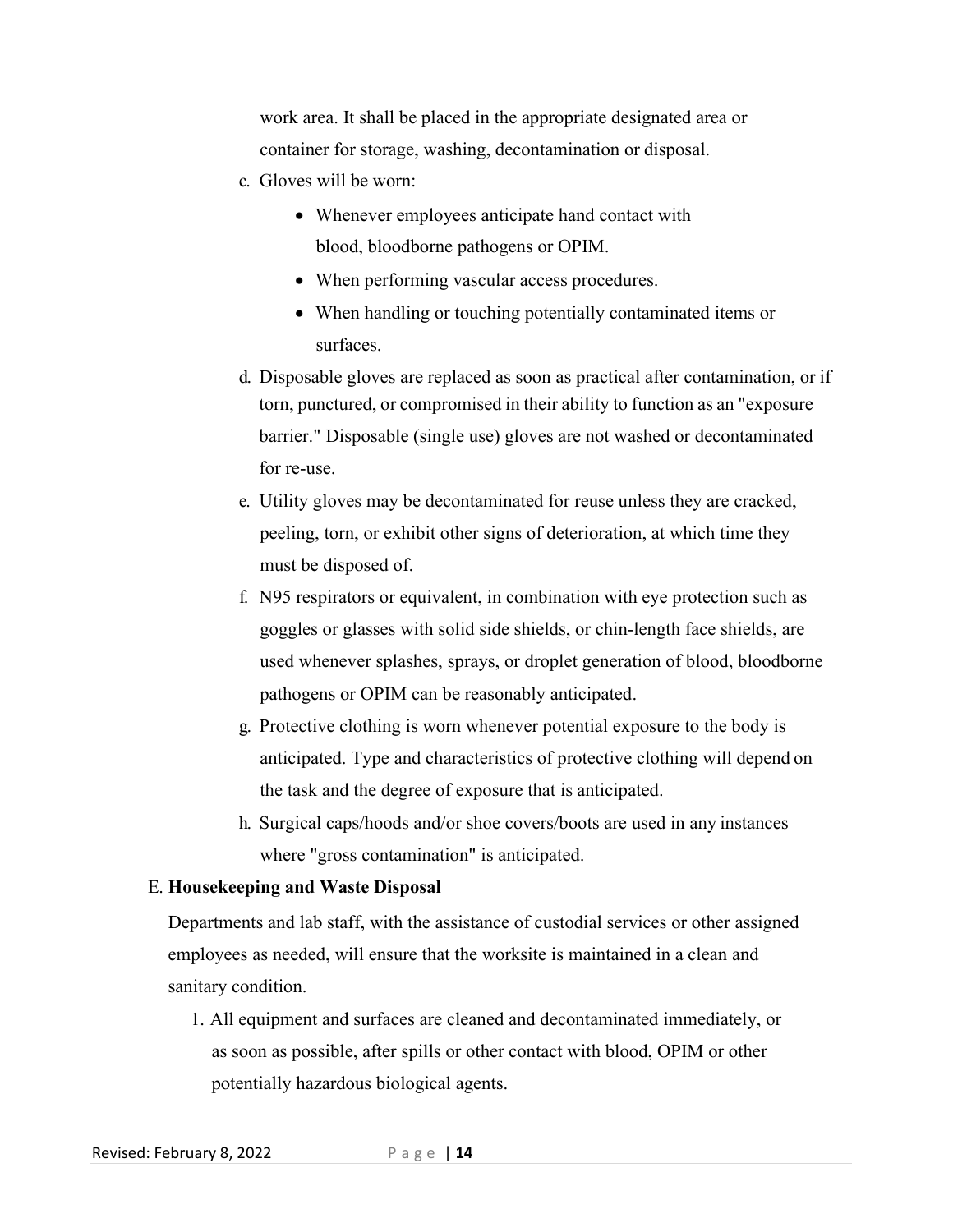- 2. All potentially contaminated work surfaces are decontaminated at the completion of procedures and at the end of each work shift.
- 3. Disposable protective coverings for equipment are removed and disposed of as biohazardous waste and replaced as soon as possible after spills or other contact with blood, bloodborne pathogens OPIM, and after the work shift if the covering may have become contaminated.
- 4. All containers or protective coverings for reuse are inspected, cleaned, and decontaminated with an appropriate disinfectant as soon as possible if potentially contaminated.
- 5. Potentially contaminated broken glassware is picked up using mechanical means (such as a dustpan and brush, or tongs/forceps) and disposed of in proper sharps containers.
- 6. All infectious waste, including regulated waste (see Section IV Definitions), is disposed of according to the University's *[Biohazardous and Pathological](https://bohd.umn.edu/sites/bohd.umn.edu/files/biohaz_and_path_waste_mgmt_plan_2020_final.docx) [Waste](https://bohd.umn.edu/sites/bohd.umn.edu/files/biohaz_and_path_waste_mgmt_plan_2020_final.docx) [Management Plan](http://www.dehs.umn.edu/PDFs/infectwaste-plan.pdf)*, which is in compliance with the *[Bloodborne](https://www.osha.gov/laws-regs/regulations/standardnumber/1910/1910.1030)  [Pathogens](https://www.osha.gov/laws-regs/regulations/standardnumber/1910/1910.1030) [Standard](https://www.osha.gov/pls/oshaweb/owadisp.show_document?p_id=10051&p_table=STANDARDS)* 29 CFR 1910.1030 (d)(4)(iii)(B).

#### <span id="page-14-0"></span>**IX. HIV AND HBV RESEARCH LABORATORIES AND PRODUCTION FACILITIES**

- A. There are no HIV or HBV large scale production facilities at the University.
- B. The following procedures must be followed in addition to the requirements of th[e](https://www.osha.gov/laws-regs/regulations/standardnumber/1910/1910.1030) *[Bloodborne Pathogens Standard](https://www.osha.gov/laws-regs/regulations/standardnumber/1910/1910.1030)* and apply to research laboratories engaged in culture, production , concentration, experimentation, and manipulation of HIV and HBV. They do not apply to clinical or diagnostic laboratories solely engaged in the analysis of blood, tissues, or organs:
	- 1. Assigned laboratory space and work practices for HIV and HBV teaching activities and research must be approved by the **Institutional Biosafety** [Committee](https://research.umn.edu/units/obao/research-oversight-areas/institutional-biosafety-committee-ibc) (IBC).
	- 2. All waste is decontaminated by [autoclaving](https://bohd.umn.edu/autoclaves) or decontaminated with an appropriate disinfectant then placed in a red bag for disposal by a licensed contractor.
	- 3. Contaminated materials that are to be decontaminated at a site away from the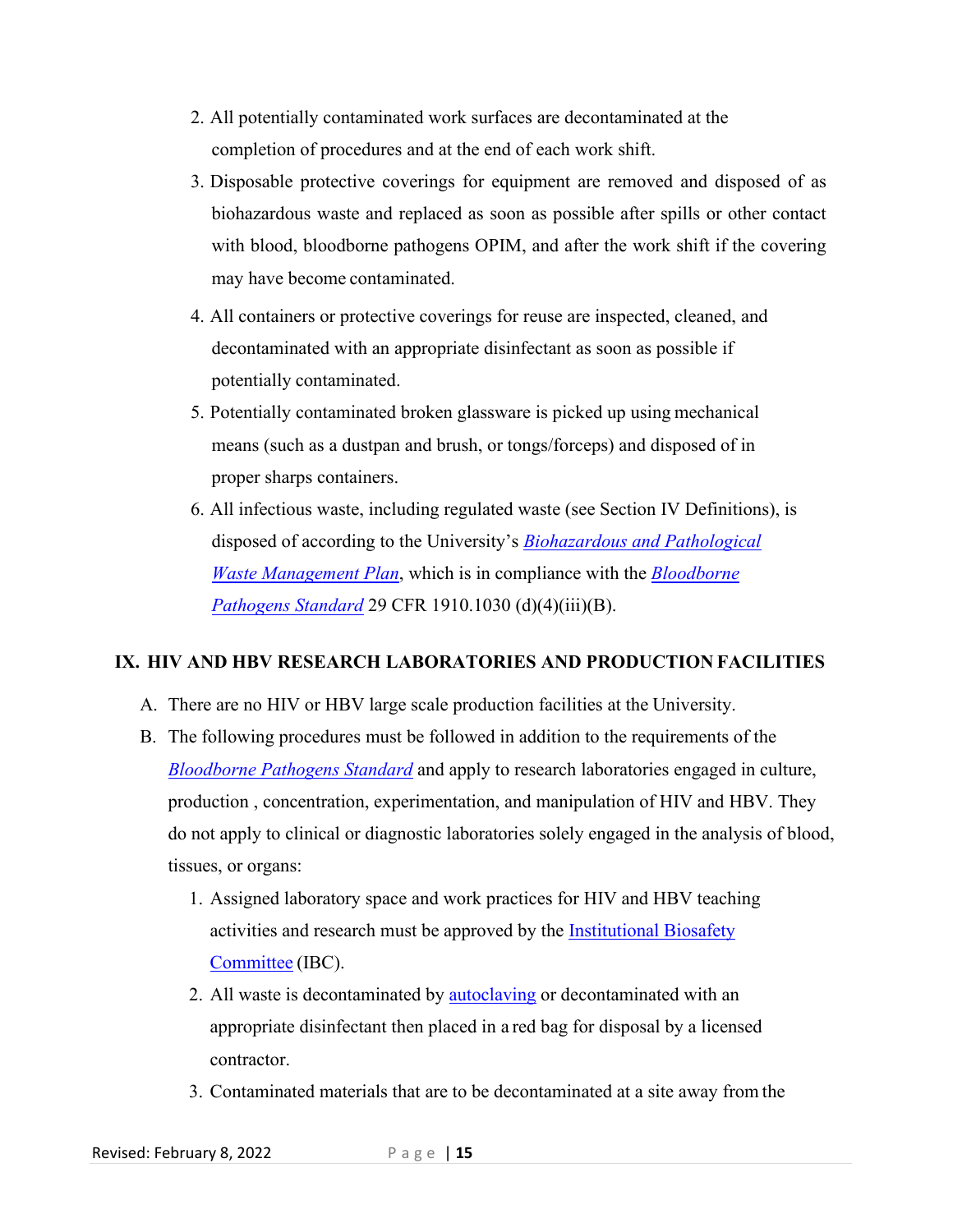work area shall be placed in a durable, leak-proof, labeled, or color-coded container that is closed before being removed from the work area.

4. Laboratory doors must be kept closed when work involving HIV or HBV is in progress.

Access to work area must be limited to authorized persons only. Written policies and procedures shall be established whereby only persons who have been advised of the potential biohazard, who meet any specific entry requirements, and who comply with all entry and exit procedures shall be allowed to enter the work areas and animal rooms.

- 5. A biohazard sign must be posted on all access doors.
- 6. All work must be conducted in biological safety cabinets or other appropriate containment devices. Working on the open bench is prohibited. Biological Safety Cabinets will be certified when installed, when moved, and at least annually.
- 7. Appropriate protective clothing must be worn while working in the lab, then removed before leaving the work area and decontaminated before laundering.
- 8. Vacuum lines must be protected with liquid disinfectant traps and in-line HEPA filters.
- 9. Use of needles and syringes must be limited to situations where there is no feasible alternative. Only needle-locking syringes or other safety engineered sharps shall be used.
- 10. All spills must be immediately contained and cleaned up only by individuals trained and equipped to work with potentially concentrated infectious materials.
- 11. A Job-Specific standard operating procedure (SOP) must be prepared, adopted, reviewed, and updated at least annually or more often if necessary. Personnel must be advised of potential hazards, be required to read instructions on safe practices and procedures and be required to follow them.
- 12. All activities that pose a threat of exposure to droplets, splashes, spills, or aerosols must use appropriate combinations of biological safety cabinets, personal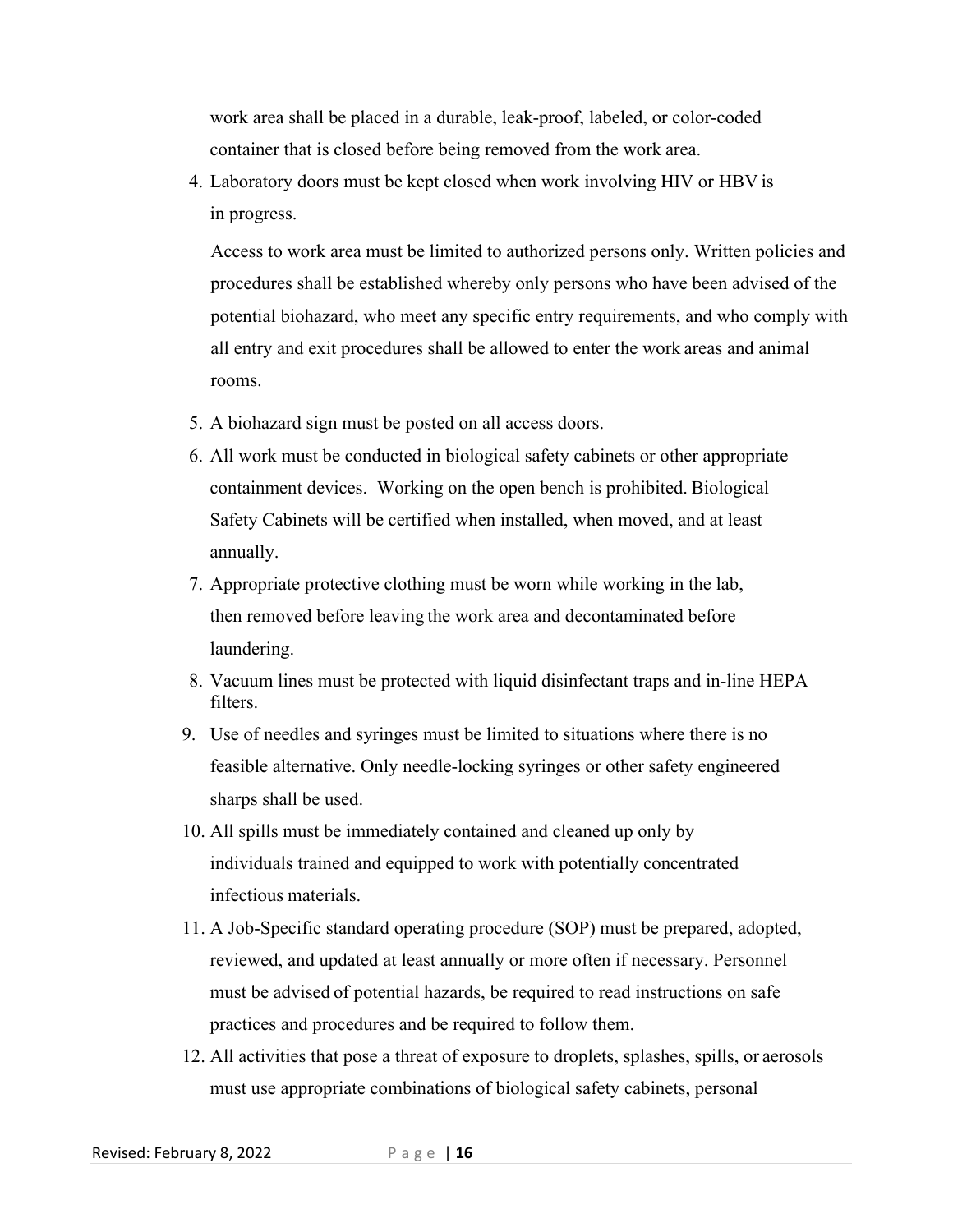protective equipment, and secondary containment devices such as centrifuge safety cups, sealed centrifuge rotors, and isolator cages for animals.

- C. The following facility requirements must be met for HIV and HBV labs.
	- 1. Each laboratory must contain a sink for hand washing and have a safety eyewash readily available within the work area.
	- 2. An autoclave shall be available for decontaminating regulated waste. If an autoclave is not available, approved SOPs for waste handling and decontamination procedures must be strictly followed.
- D. For training requirements, see Section XIII, Training and Record Keeping.

#### <span id="page-16-0"></span>**X. HEPATITIS B IMMUNIZATION**

Hepatitis B immunization is offered by the employer after initial Bloodborne Pathogen Training and within 10 days of work assignment to all employees who have the potential for occupational exposure to bloodborne pathogens as defined by OSHA's [Bloodborne](https://www.osha.gov/laws-regs/regulations/standardnumber/1910/1910.1030)  [Pathogens Standard 29 CFR 1910.1030.](https://www.osha.gov/laws-regs/regulations/standardnumber/1910/1910.1030) The vaccination series is strongly encouraged unless the employee has previously received the complete hepatitis B series, antibody testing has revealed that the employee is immune, the vaccine is contraindicated for medical reasons, or the employee declines the immunization.

The immunization consists of a series of three inoculations over a six-month period and is provided to employees at no cost. HealthPartners Occupational and Environmental Medicine (HPOEM) will provide immunization at no cost to the employee after a departmental EFS number is presented to the Biosafety and Occupational Health Department (BOHD) at [uohs@umn.edu.](mailto:uohs@umn.edu) Visit the [BOHD website](https://bohd.umn.edu/clinical-services) for appointment information and clinic locations. If the employee declines the vaccine, a Declination Form (Appendix B) must be signed and kept in the employee's file. There is also an opportunity to decline the vaccine as part of the University's online **Bloodborne Pathogens Training**. If the employee declines to be vaccinated, they may accept vaccination at a later date.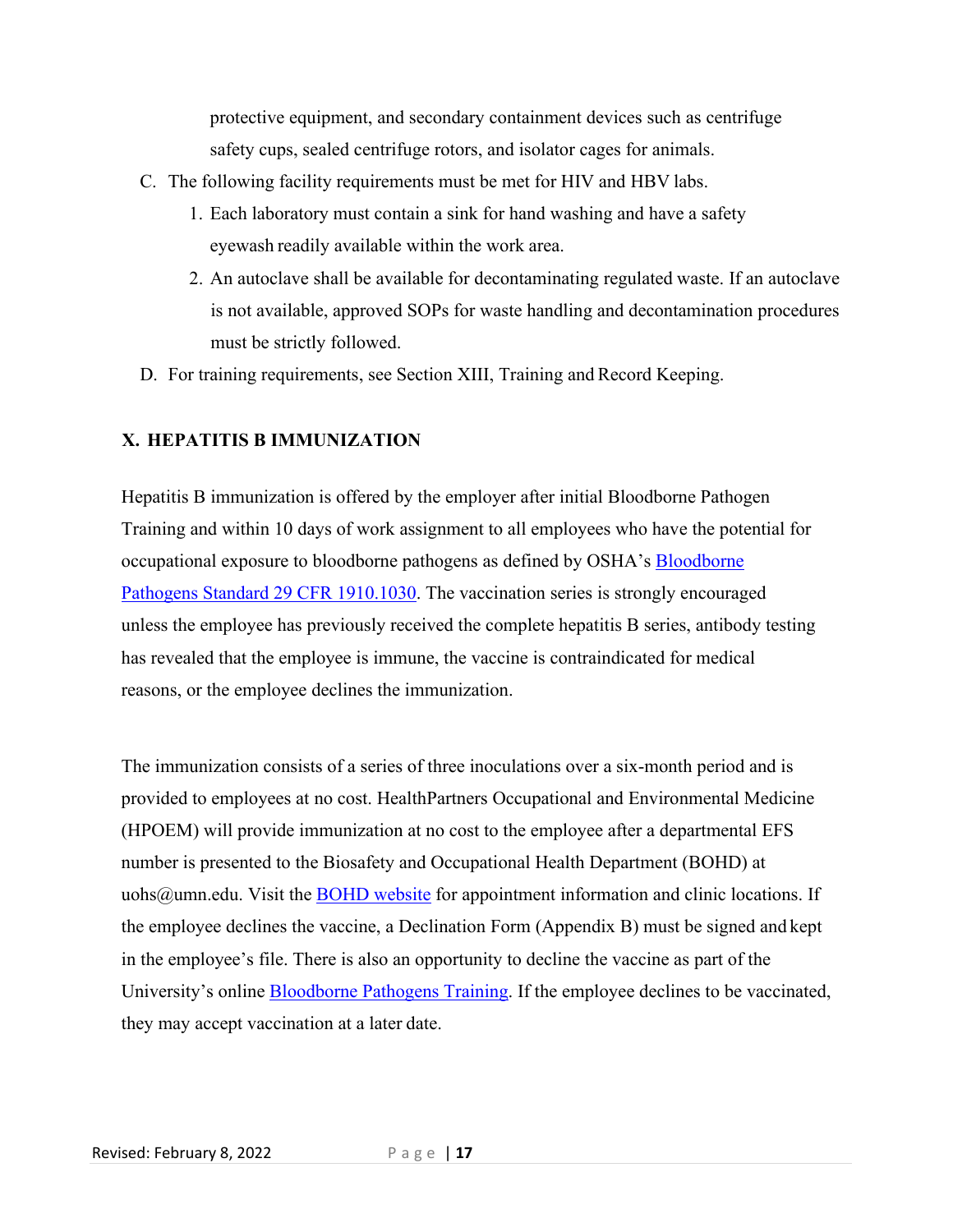Information regarding the vaccination program, including safety and effectiveness, is part of [Bloodborne Pathogens](https://bohd.umn.edu/bloodborne-pathogens-training-courses) Training.

#### <span id="page-17-0"></span>**XI. FIRST AID, INCIDENT REPORTING, AND POST-EXPOSURE EVALUATION**

- A. Administer First Aid. Encourage needle sticks and cuts to bleed; gently wash with soap and water for 15 minutes; flush splashes to the nose, mouth, or skin, with water; and flush eyes at the nearest eyewash station with clean water for 15 minutes. Seek medical attention immediately.
- B. For incidents or potential exposures that occur during fieldwork or when sink or eyewash is not available, please follow the guidance in Table 1 of the UMN [Field](https://dehs.umn.edu/sites/dehs.umn.edu/files/university_of_mn_field_research_safety_program_0.pdf)  [Research Safety Program.](https://dehs.umn.edu/sites/dehs.umn.edu/files/university_of_mn_field_research_safety_program_0.pdf)
- C. Incidents are reported to the worker's supervisor as soon as possible and a First Report of Injury must be submitted [online.](http://controller.umn.edu/riskmgmt/index.html)
- D. If an incident has occurred during work on a protocol approved by the IBC, report the incident to the [IBC](https://research.umn.edu/units/obao/incident-reporting) using eProtocol as soon as possible after accident response procedures have been followed.
- E. If an incident has occurred in a BSL-3 facility, it must be reported to the BSL-3 lab manager and an additional BSL-3 incident report form must be completed.
- F. Following a report of potential or overt exposure incident, the employee is provided confidential medical treatment, evaluation, and follow-up under the supervision of a licensed physician or other licensed health care professional. Tests are conducted by an accredited laboratory at no charge to the employee. Emergency care can be obtained at the nearest emergency provider, or from one of the providers listed on the **BOHD Clinical Services website**. Post-exposure evaluation and follow-up to bloodborne pathogen exposure can be done by one of the providers listed, or another provider and must include:
	- 1. Documentation of the routes(s) of exposure and the circumstances under which the exposure incident occurred.
	- 2. Identification and documentation of the source and/or individual, unless it can be established that identification is infeasible or prohibited by state or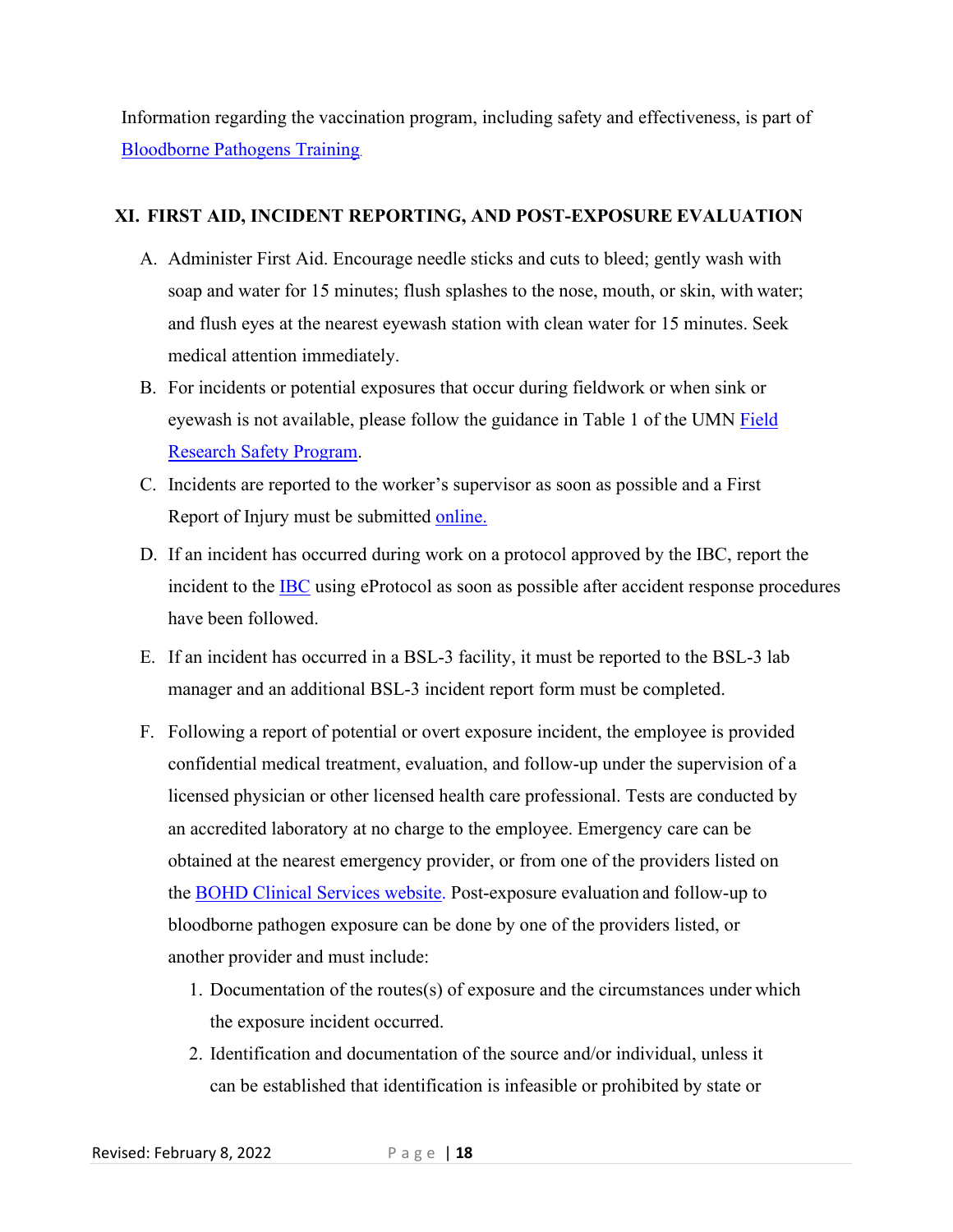local law.

- 3. The source individual's blood shall be tested as soon as feasible and after consent is obtained in order to determine HBV and HIV infectivity. If consent is not obtained, the University shall establish that legally required consent cannot be obtained. When the source individual's consent is not required by law, the source individual's blood, if available, shall be tested and the results documented.
- 4. If the source individual is already known to be infected with HBV or HIV, testing need not be repeated.
- 5. Results of source individual's testing shall be made available to the exposed employee, and the employee shall be informed of applicable laws and regulations concerning disclosure of the identity and infectious status of the source individual.
- 6. If the employee agrees to blood collection and testing following an exposure incident, it will be done as soon as possible after consent is given.
- 7. If the employee consents to baseline blood collection at the time of the exposure but does not give consent at that time for HIV serologic testing, the sample shall be preserved for at least 90 days. If, within 90 days of the exposure incident, the employee elects to have the baseline sample tested, such testing shall be done as soon as feasible.
- 8. An exposed employee will be offered:
	- a. Post-exposure prophylaxis, when medically indicated, as recommended by the U.S. Public Health Service
	- b. Counseling
	- c. Evaluation of subsequent reported illnesses
- G. The employee's supervisor must investigate the circumstances surrounding the incident to determine what action (training, change in work practice, engineering controls, etc.) must be taken in order to prevent similar incidents in the future.
- H. The University's occupational health provider is responsible for maintaining employee medical records according to OSHA regulations. All medical records are confidential; information will not be disclosed without the employee's written consent. Medical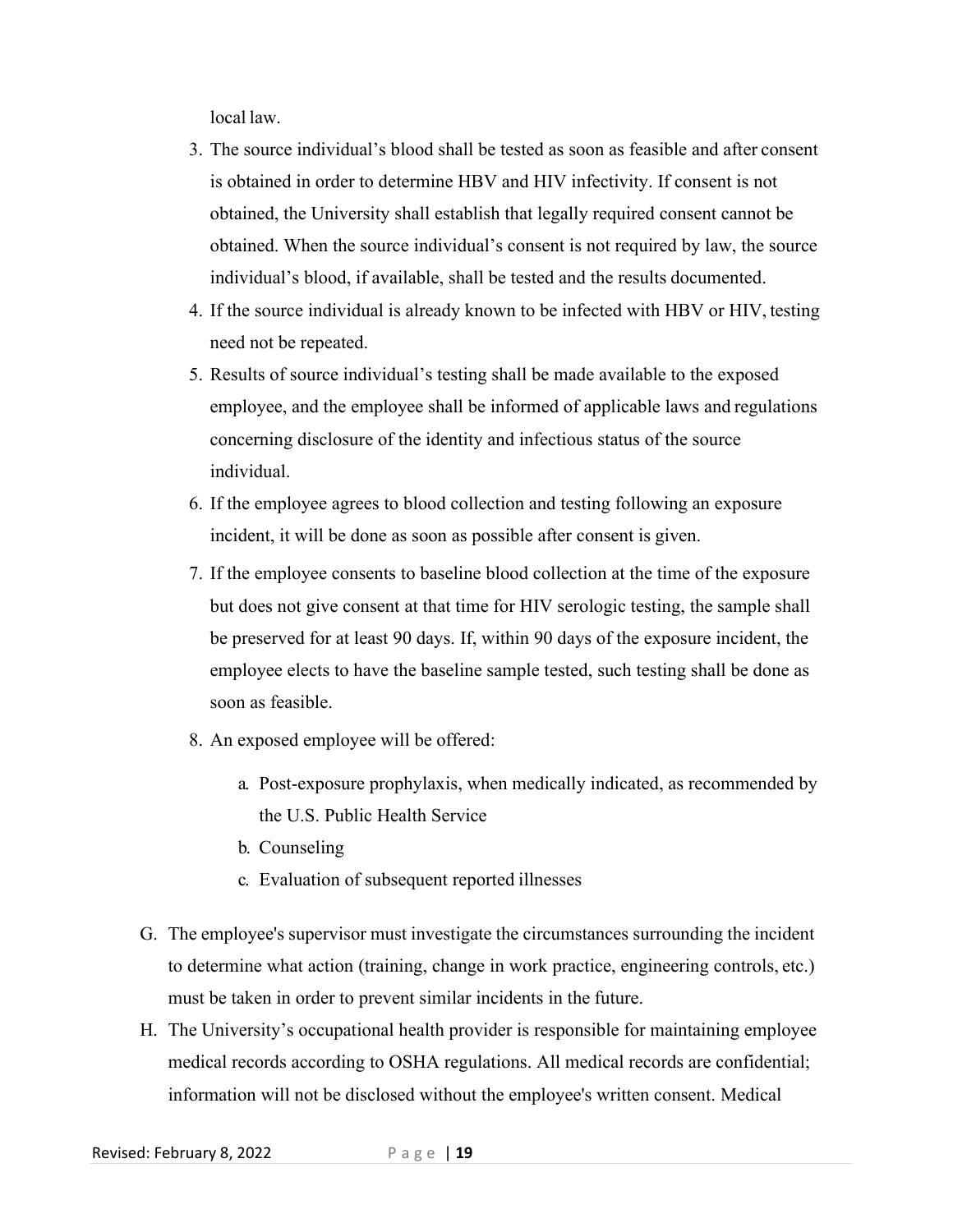records, with regards to an occupational exposure, will be maintained for at least the duration of employment plus 30 years.

Record-keeping and/or reporting for occupational bloodborne pathogen exposures will be in compliance with OSHA *[Bloodborne Pathogens Standard](https://www.osha.gov/laws-regs/regulations/standardnumber/1910/1910.1030)* 29 CFR 1910.1030(d) (2)(i) and as directed by BOHD as follows:

- 1. Depending on the circumstances, injuries involving bloodborne pathogens may be recordable by OSHA and entered on the OSHA 300 Log (see [CFR](https://www.osha.gov/laws-regs/regulations/standardnumber/1904/1904.8#:%7E:text=You%20must%20record%20all%20work,300%20Log%20as%20an%20injury.)  [1904.8\)](https://www.osha.gov/laws-regs/regulations/standardnumber/1904/1904.8#:%7E:text=You%20must%20record%20all%20work,300%20Log%20as%20an%20injury.).
- 2. The employee's medical provider will generate a work ability report where applicable. The report will be submitted to the employee's supervisor and the Office of Risk Management and Insurance.
- 3. Sedgwick, the University's claim management service, will work with the Office of Risk Management and Insurance as needed regarding missing or incomplete information for Workers Compensation claims.
- 4. Employee medical records and test results are documented by the employee's medical provider and subject to HIPAA privacy rules.
- 5. Depending on the circumstances, employees may be asked to complete post exposure patient questionnaires or other appropriate forms as determined by the medical provider.

#### <span id="page-19-0"></span>**XII. LABELS AND SIGNS FOR HAZARD COMMUNICATION**

Biohazard warning labels and signs are used to communicate hazards to employees. Labels and signs display the **biohazard** symbol and are colored fluorescent orange or orange red.

- A. Labels are affixed to:
	- 1. Biohazard waste containers, sharps disposal containers, laundry bags
	- 2. Other containers used to store, transport, or ship blood and other potentially infectious materials
	- 3. Refrigerators/freezers, incubators containing blood or other potentially infectious materials
	- 4. Other potentially contaminated equipment or instruments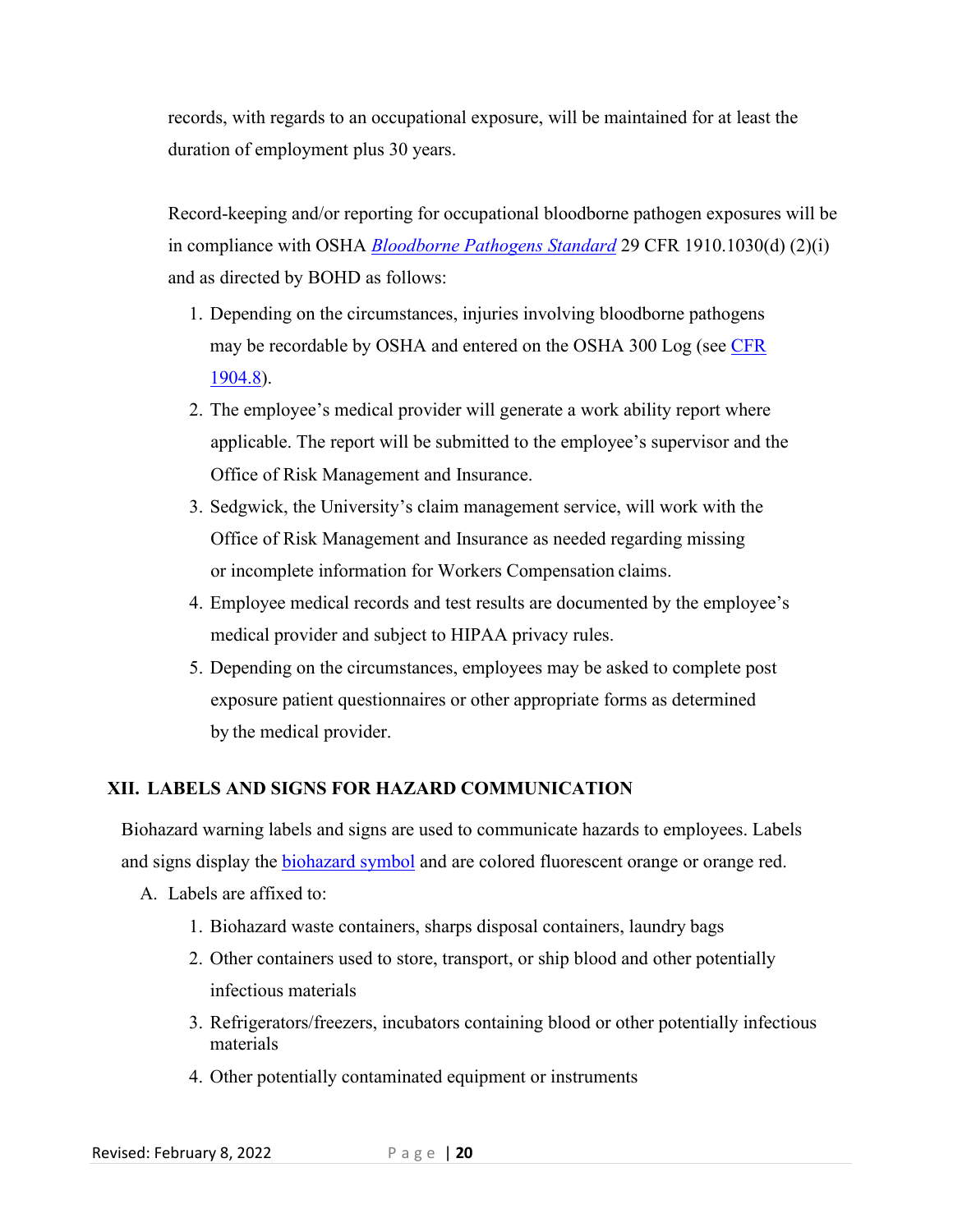B. [Biohazard signs](https://dehs.umn.edu/23-signage) are posted at entrances to all biological research laboratories including HIV and HBV. The sign must indicate whether any special requirements are needed for entry and the name and phone number(s) of the lab director or other responsible person.

#### <span id="page-20-0"></span>**XIII. TRAINING AND RECORDKEEPING**

It is the responsibility of individual departments to identify employees who need training and ensure that training is completed. Bloodborne Pathogen Training is required annually for all employees who are at risk for exposure to bloodborne pathogens (See Appendix A).

Covered employees must complete [Bloodborne Pathogen Training](https://bohd.umn.edu/bloodborne-pathogens-training-courses) at the time of initial assignment and at least annually thereafter. All new employees, as well as employees changing jobs or job functions, must receive additional Job-Specific Training prior to beginning new work assignments.

- A. Training material must include but not be limited to:
	- 1. An accessible copy of the *[Bloodborne Pathogens](https://www.osha.gov/laws-regs/regulations/standardnumber/1910/1910.1030) Standard*
	- 2. The epidemiology and symptoms of bloodborne and other diseases
	- 3. The modes of transmission of bloodborne and other pathogens
	- 4. The University's *Exposure Control Plan for Bloodborne Pathogens*
	- 5. Appropriate methods such as performing a risk assessment for recognizing tasks and other activities that may involve exposure to blood and other potentially infectious materials
	- 6. A review of the use and limitations of methods that will prevent or reduce exposure, including:
		- a. Engineering controls
		- b. Work practice controls
		- c. Personal protective equipment
	- 7. Selection and use of personal protective equipment including:
		- a. Types available and location
		- b. Proper use
		- c. Removal and handling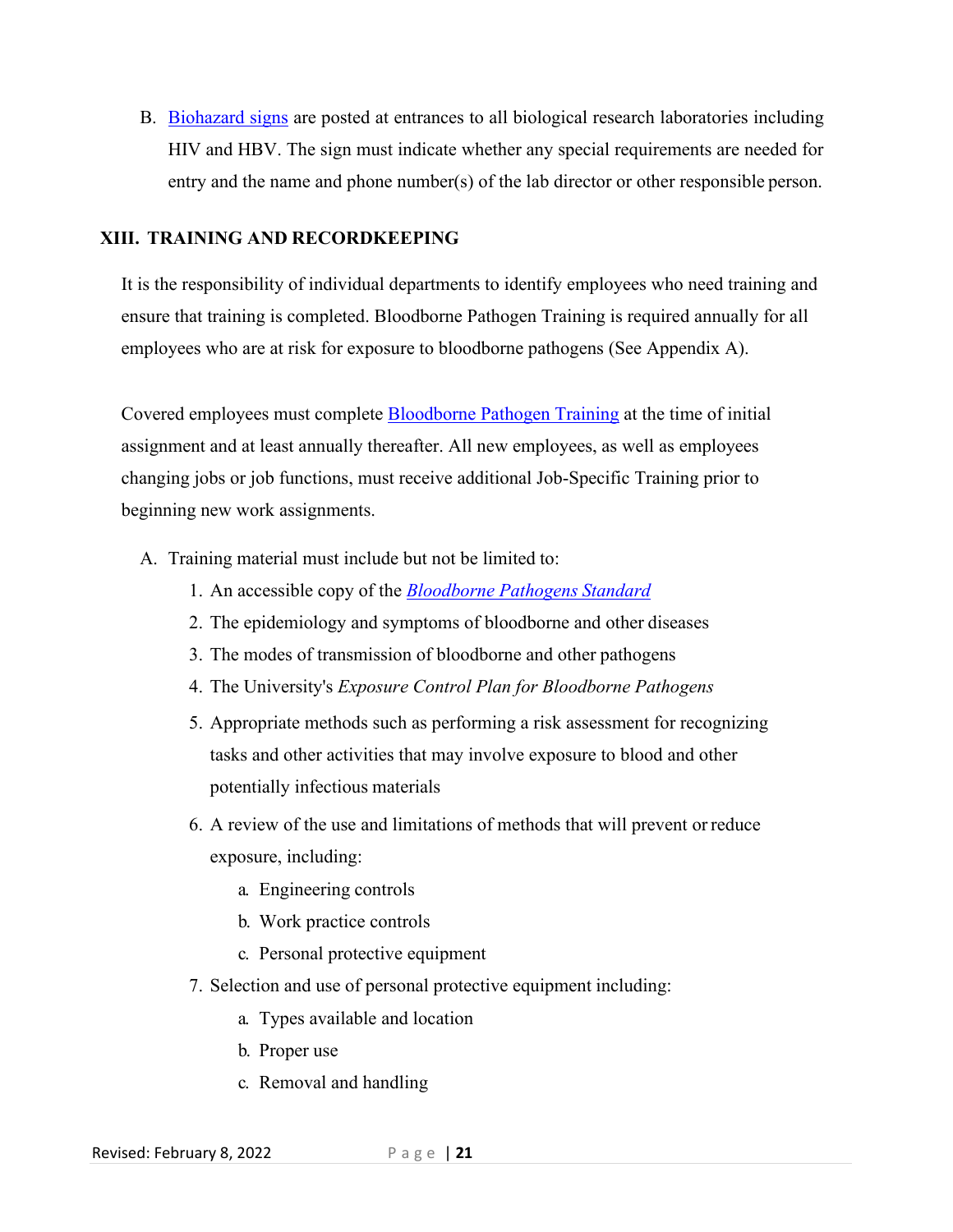- d. Decontamination and disposal
- 8. An explanation of biohazard labels, signs, and "color-coded" containers
- 9. Information on the hepatitis B vaccine, including:
	- a. Efficacy and safety
	- b. Method of administration
	- c. Benefits of vaccination
	- d. Offering of the vaccine at no cost to the employee
	- e. The option for declination of hepatitis B vaccination (See Appendix B)
- 10. Post exposure evaluation procedures as outlined in Section XI above.
- B. In addition to the training outline above, employees in HBV and HIV research labs must:
	- 1. Demonstrate proficiency in standard microbiological techniques and techniques specific to the job tasks.
	- 2. Have prior experience handling human pathogens or tissue cultures or be provided with a training program beginning with non-infectious agents and progressing as proficiency is developed.
- C. Training Methods

The following types of training, *by themselves do not constitute training*, and do not comply with this program or the regulation:

- 1. Giving an employee a data sheet, package insert, reference manual or any other printed material to read.
- 2. Watching video or computer-delivered presentations, especially when the material in the video is not specific to the operation and hazards at hand.
- 3. Any type of training which does not include an opportunity for employees to ask questions to ensure they understand the information presented to them.

*Note: Audiovisuals, interactive videos, printed materials, etc., may be used as a component of Bloodborne Pathogens Training, but the training must be supplemented by Job-Specific Training that includes information related to the employee's job duties, potential exposures, and provides them with the opportunity to ask questions.*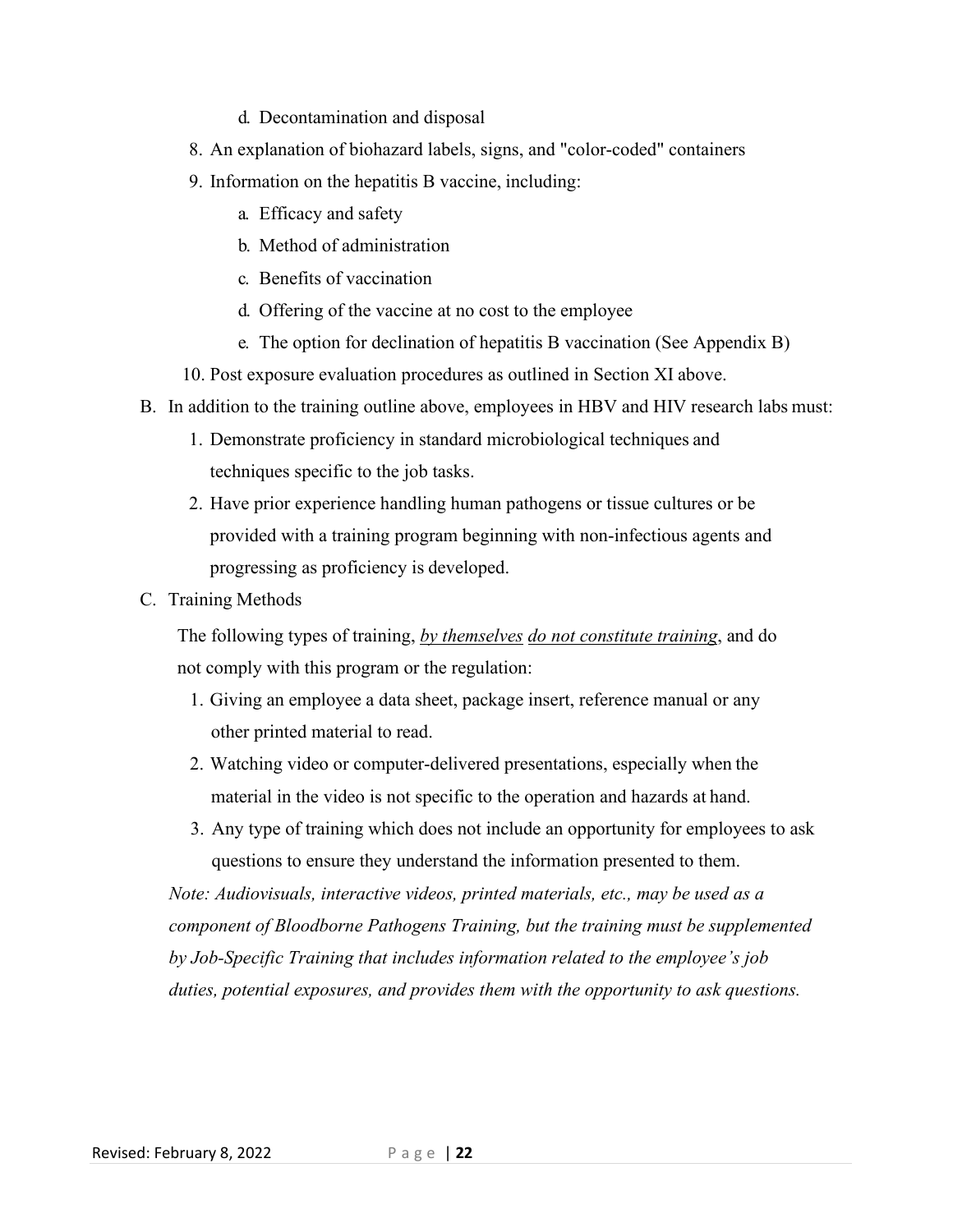D. Training Records

Training records from the online Bloodborne Pathogen course are automatically saved in the UM Reports. Job-Specific Training records must be kept by work unit supervisors.

Some departments (UMPD and On-Campus Childcare services are examples) have specific Bloodborne Pathogen training and must keep their own records.

#### **XIV. ANNUAL REVIEW OF THE POLICY**

<span id="page-22-0"></span>An annual review of the policy shall be conducted by the Biosafety and Occupational Health Department to ensure that the current written program is up to date.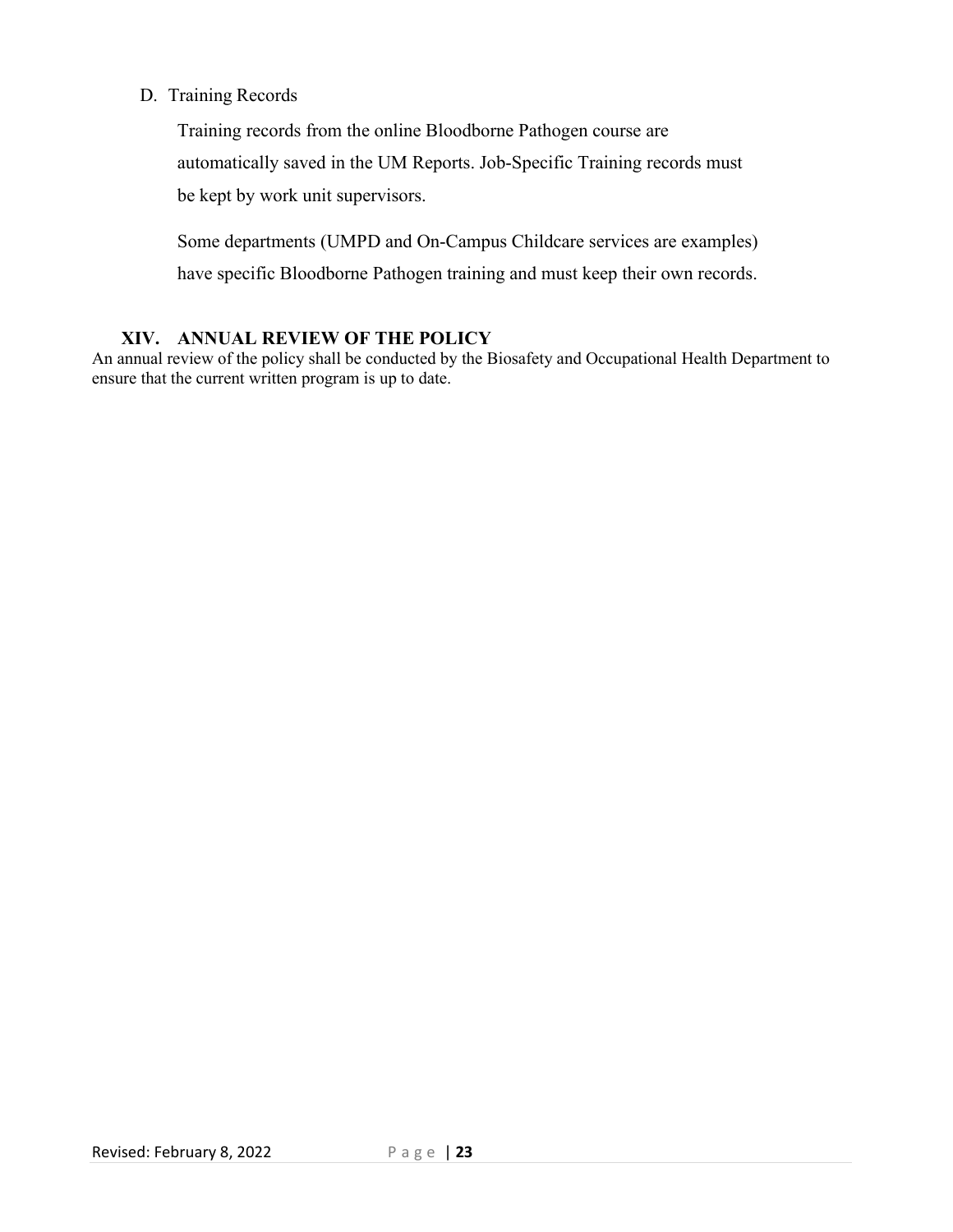#### **Appendix A**

# **EXPOSURE DETERMINATION BY JOB CLASSIFICATION**

<span id="page-23-0"></span>All of the following job classifications require employees to perform procedures or occupation- related tasks that involve exposure, or the potential for exposure to blood, bloodborne pathogens or OPIM. These classifications may also include tasks that involve the potential for spills or splashes of the same.

# <span id="page-23-1"></span>**EXAMPLES OF JOB CLASSIFICATIONS IN WHICH ALL EMPLOYEES HAVE OCCUPATIONAL EXPOSURE**

- Anatomical Preparation Technician
- Anesthesiologist
- Assistant Athletic Equipment Manager
- Assistant IM Director
- Athletic Equipment Manager
- Chemical and Biosafety Officer
- Clinic Aide
- Clinical Laboratory Staff
- Clinical Nurse
- Cytogenetic Laboratory Director
- Cytogenetic Laboratory Manager
- Cytogenetic Laboratory Technician I
- Cytogenetic Laboratory Technician II
- Dental Hygienist
- Physicist
- Hospital Nurse
- Immunization Clinic Coordinator
- Industrial Hygienist
- Laundry Worker I
- Laundry Worker II
- Licensed Practical Nurse
- Maxillofacial Surgeon Nurse
- Nurse CLN I
- Nurse CLN II
- Nurse CLN Manager
- Nurse Practitioner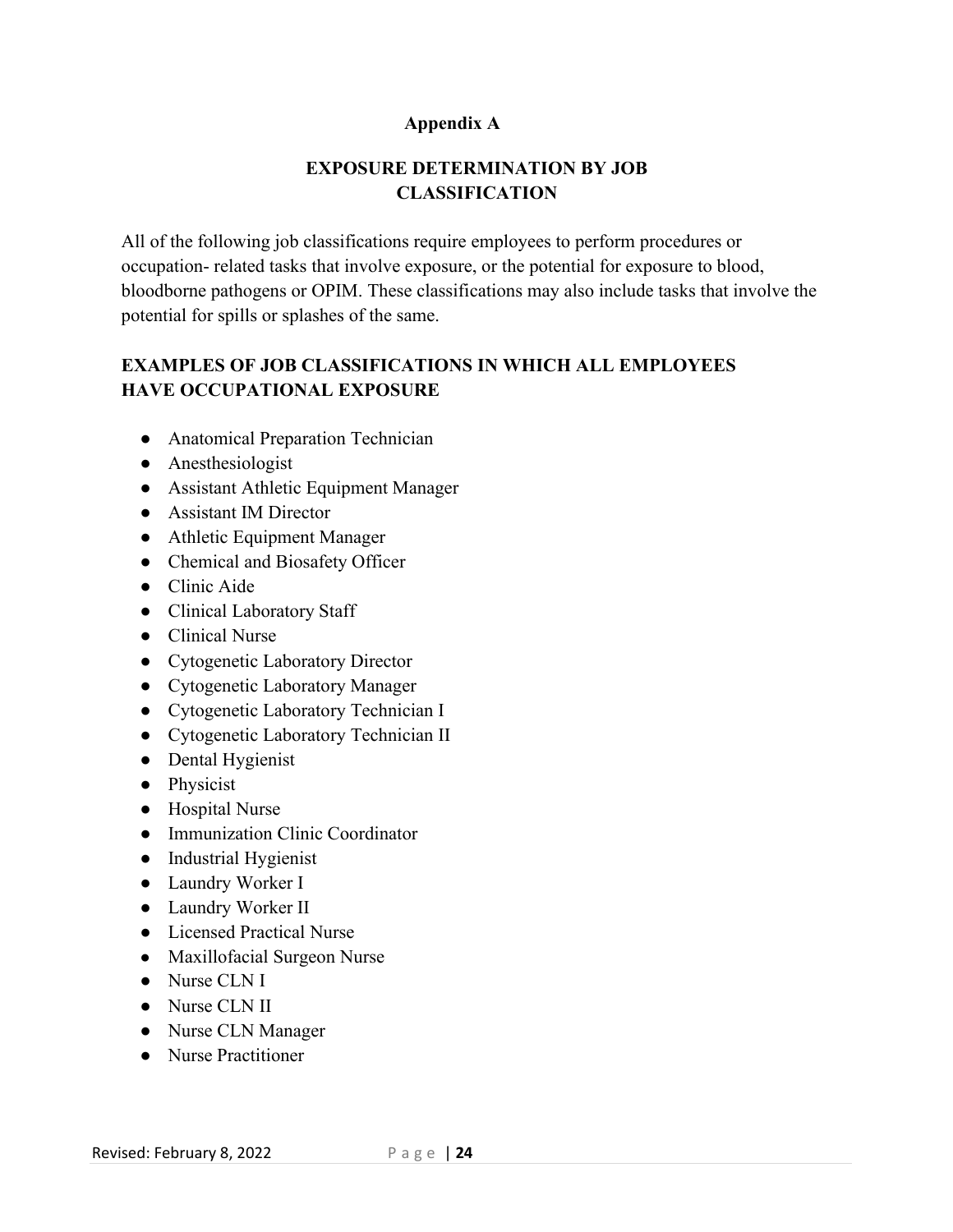- OB\GYN Surgeon
- Occupation Health Physician
- Optometrist
- Orthopedic Surgeon
- Physician
- Physician Assistant
- Public Safety Personnel
- Radiation Safety Officer
- Resident/Instructor Safety Technician
- Staff Athletic Trainer
- Staff Dentist
- Staff Physician
- Health Student
- Athletic Aid
- Athletic Trainer
- Surgeon, M.D.
- Surgical Resident, M.D.
- Urological Surgeon

# <span id="page-24-0"></span>**EXAMPLES OF JOB CLASSIFICATIONS IN WHICH SOME OF THE EMPLOYEES MAY HAVE OCCUPATIONAL EXPOSURE**

#### **Job Classification**

- Accounting Clerk
- Associate Intramural Director
- Assistant Professor
- Associate Professor
- Assistant Scientist
- Athletic Staff Trainer
- Athletic Student Trainer
- Community Health Association
- Custodian/employees assigned to custodial work
- Electron Microscopist I
- Graduate Assistant Health Care Aide
- Health Care Assistant
- Histological Tech
- Junior Scientist Laboratory Attendant I
- Laboratory Supervisor
- Laboratory Tech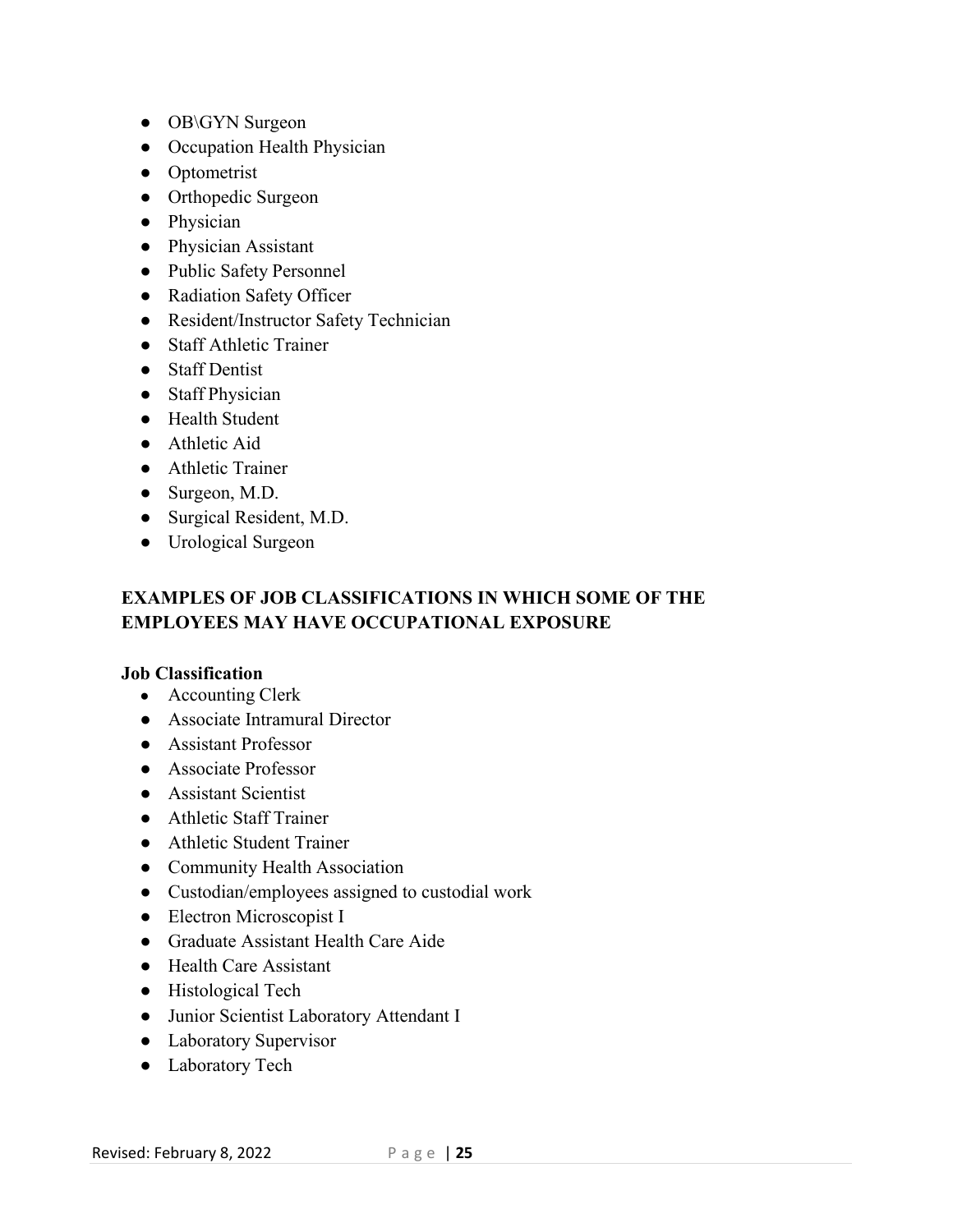- Maintenance Worker
- Pipefitter/Plumber
- Research Assistant
- Research Associate
- Research Fellow Scientist
- Senior Scientist

#### <span id="page-25-0"></span>**Task**

- Handle shipping/receiving of human samples
- General first aid
- Handles and/or processes human blood and tissue samples
- First aid and treatment of athletic injuries
- Draws blood
- Cleans and disinfects work areas where hazards might exist
- Housekeeping
- Direct contact with patients
- Vascular access
- Maintains item that may be contaminated
- Deals with contaminated lines